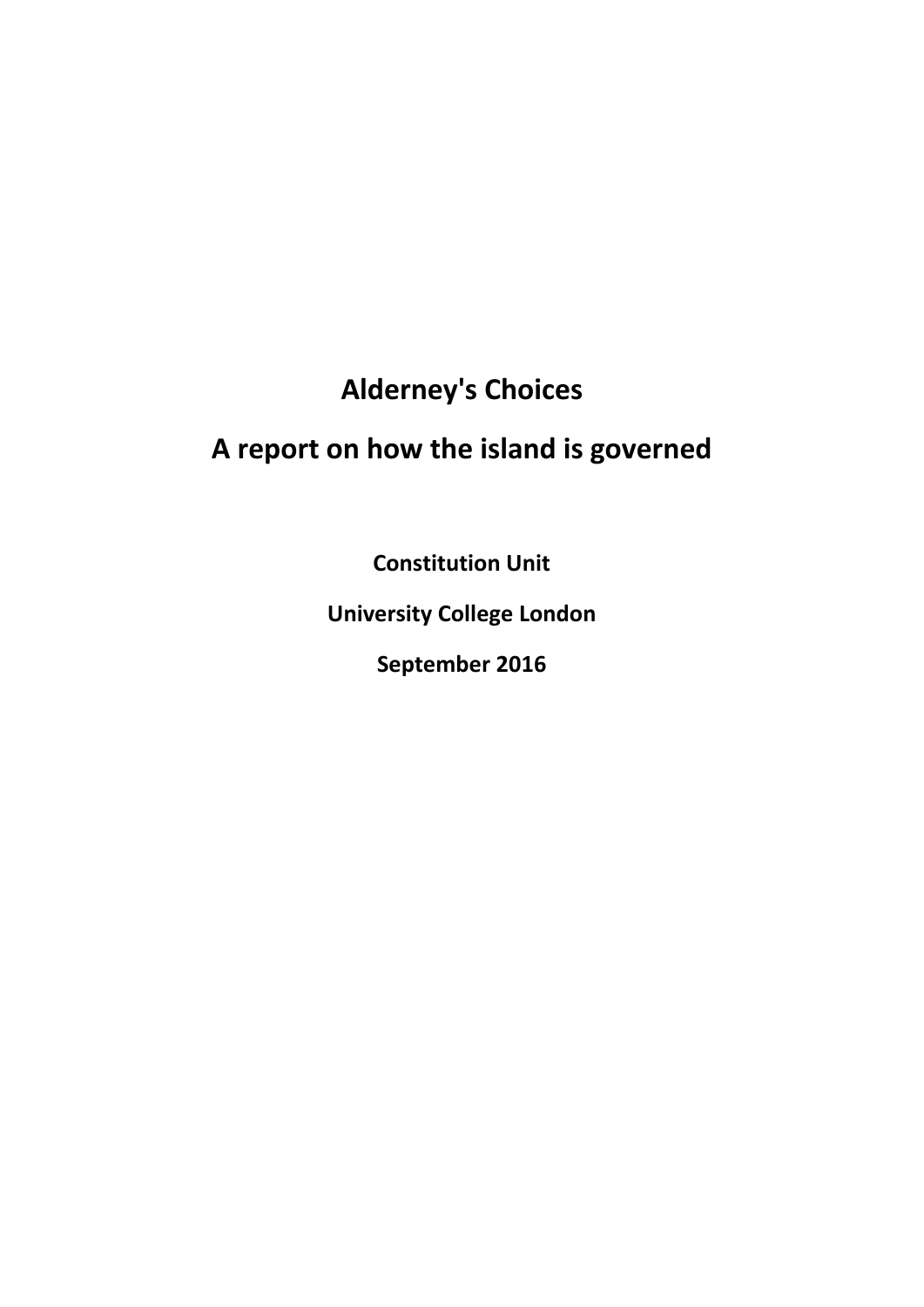## **Constitution Unit**

The Constitution Unit conducts timely, rigorous, independent research into constitutional change and the reform of political institutions. Our research has significant real-world impact, informing policy-makers engaged in such changes – both in the United Kingdom and around the world.

We have been closely involved in the creation of the Scottish Parliament, the Welsh Assembly, reform of the House of Commons and of the House of Lords, the new Supreme Court and the Human Rights Act, and in devising new systems for regulating elections and referendums. We are delighted to have been asked to undertake this work for Alderney.

This report has been written by Andrew McDonald, who has led the work in Alderney.

## **Acknowledgements**

This report is one of the products of work by the Unit for Alderney over the last six months. This has involved desk research and interviews. It would not have been possible without the generous cooperation of a wide range of participants, especially in Alderney: their role has been critical and it is happily acknowledged here. Equally, we want to be clear that this report is an analysis of political and administrative systems and cultures. And we suggest ways in which they may be improved. None of this is intended to be critical of individuals, nor should it be construed as such.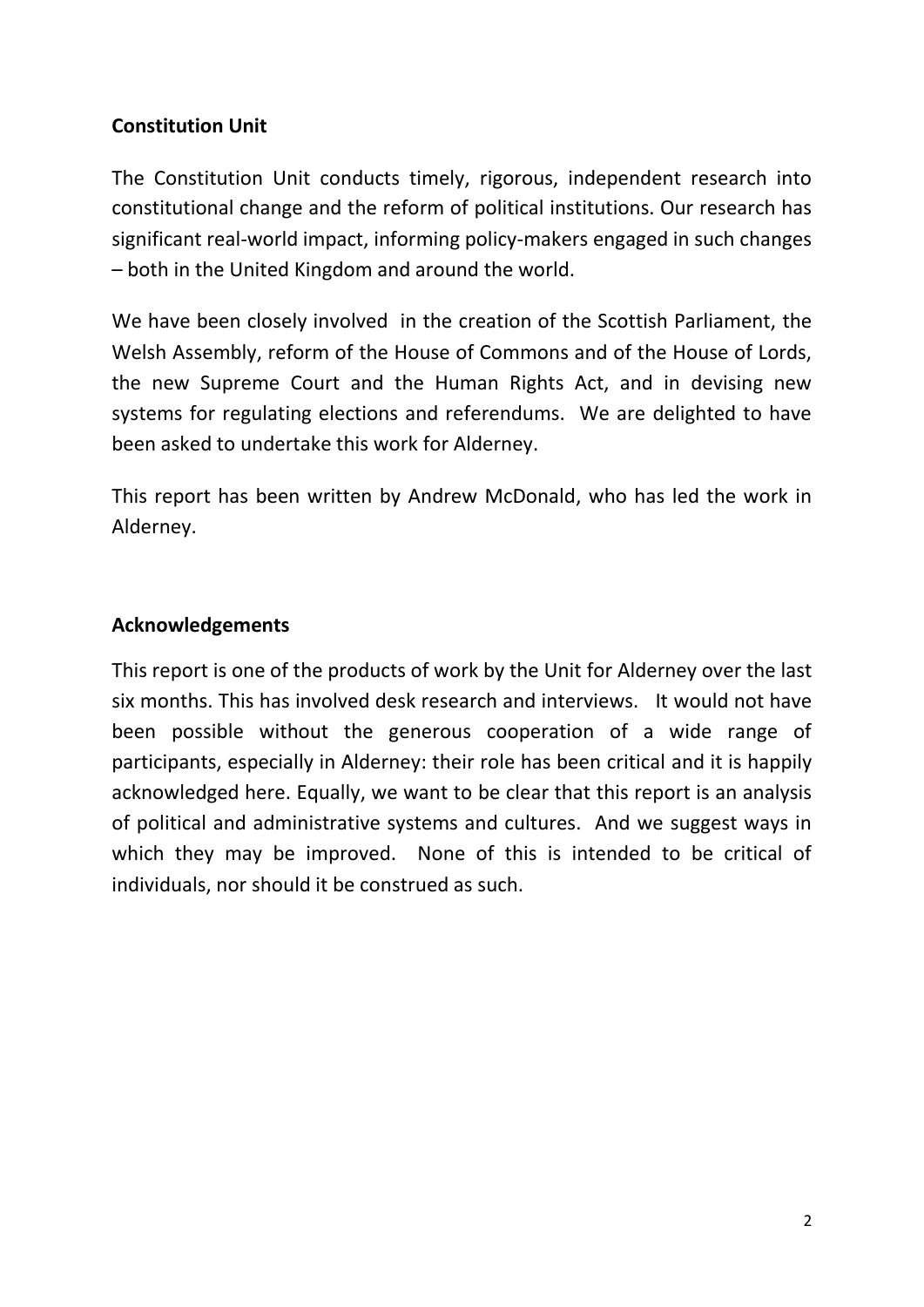## **PREFACE**

The report which follows is, I hope, written in dispassionate terms, weighing carefully the arguments for political and administrative reform. I hope you will find its analysis informative and its argument persuasive.

This Preface is written in a different voice. It is written in my voice. Not an Islander. A visitor. One who first came to Alderney, as an official, in 2004 and who has now been coming to the island regularly over the last year. I have listened to what people have to say to me and I have read extensively. I have swum and walked here. I am acutely conscious of how much I still have to learn. But I write as one who has come to have a great affection for the island and its people. I write also as one who fears for Alderney's future. I fear that unless it is willing to undertake radical reforms now, it will not prosper in the years to come.

And so I want to address three requests to those who read this report.

First, I would ask you to set aside - just for the moment - any reservations you might have about how the report came to be written or your doubts about whether observers from off-island can offer solutions to Alderney's problems. There will, no doubt, be a time to debate those questions, but for now I ask you to consider the arguments on their merits.

Second, I would ask you to resist the temptation to push the report to one side on the grounds that political and administrative reforms are remote, esoteric topics far removed from your priorities. The way a community makes decisions and implements them is of primary importance to *every* member of that community. Three simple examples to support that claim. If your house wasn't built to a satisfactory standard, that might well be because Alderney has never opted to have a rigorous system of building control. If the road outside your house hasn't been repaired it might well be because the island has failed to spend its capital budget in recent years. And if you are unhappy about the FABlink your questions are as likely to be about the process through which decisions were taken as they are about the project itself.

Third, and most importantly, I would ask politicians to pause before expressing a view on the reforms advocated here. The political system described in this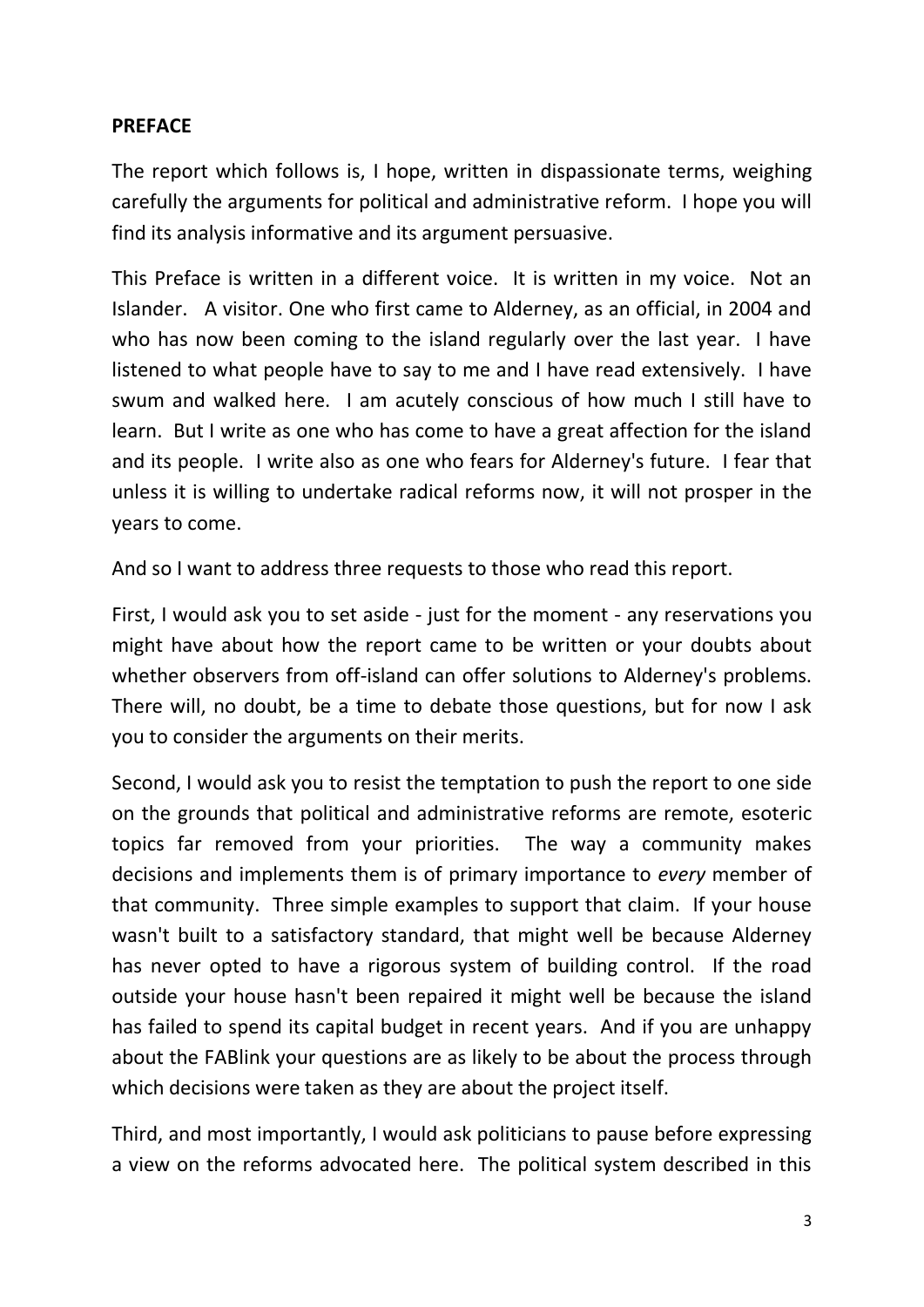report is one which gives politicians every incentive to compete against one another, especially in an election season. To yield to that temptation might yield short-term advantage to those concerned but it would reduce the chances of reforming Alderney's way of government. The besetting weakness of that way of government is that it denies Alderney strong political leadership. Politicians need to co-operate in the interests of reform if that endemic problem is to be solved.

And if I may be allowed one final plea, it is this. Alderney has considered reform in the past, only to reject it. A repetition of that pattern would be perilous. Now, more than ever, Alderney needs strong political leadership, grounded in a popular mandate and supported by an effective Civil Service. Then the island would have a fighting chance of emerging successfully from the hazards posed by Brexit, by reducing support from Guernsey and by an ageing and contracting population.

The reforms described here will, no doubt, be improved through an islandwide public debate. But reform itself cannot safely be postponed. It's time.

Andrew McDonald

7 September 2016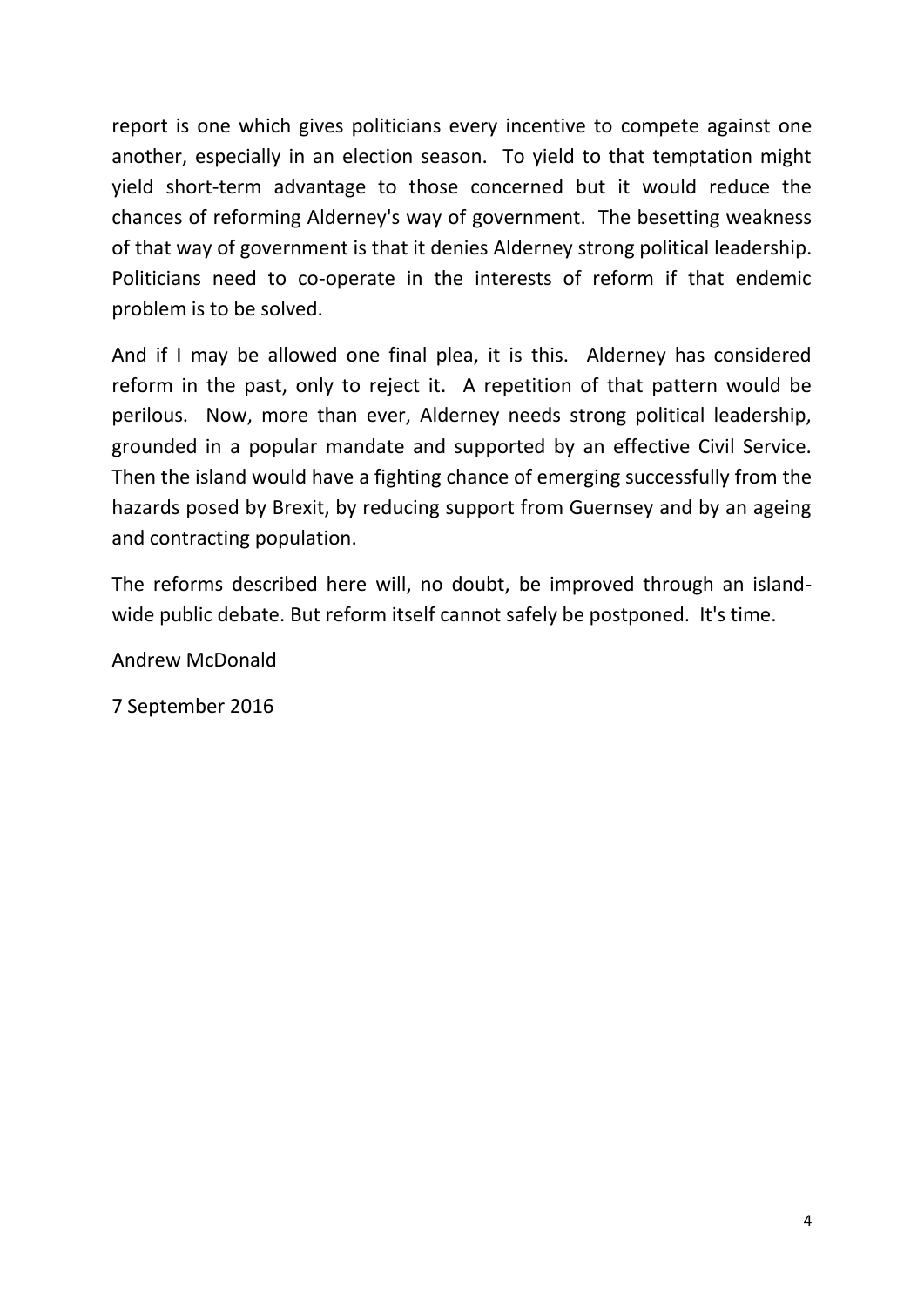## **Table of Contents**

| ANNEX ONE: DESIGN PRINCIPLES FOR A REFORMED CIVIL SERVICE31 |  |
|-------------------------------------------------------------|--|
|                                                             |  |
|                                                             |  |
|                                                             |  |
|                                                             |  |
|                                                             |  |
|                                                             |  |
|                                                             |  |
|                                                             |  |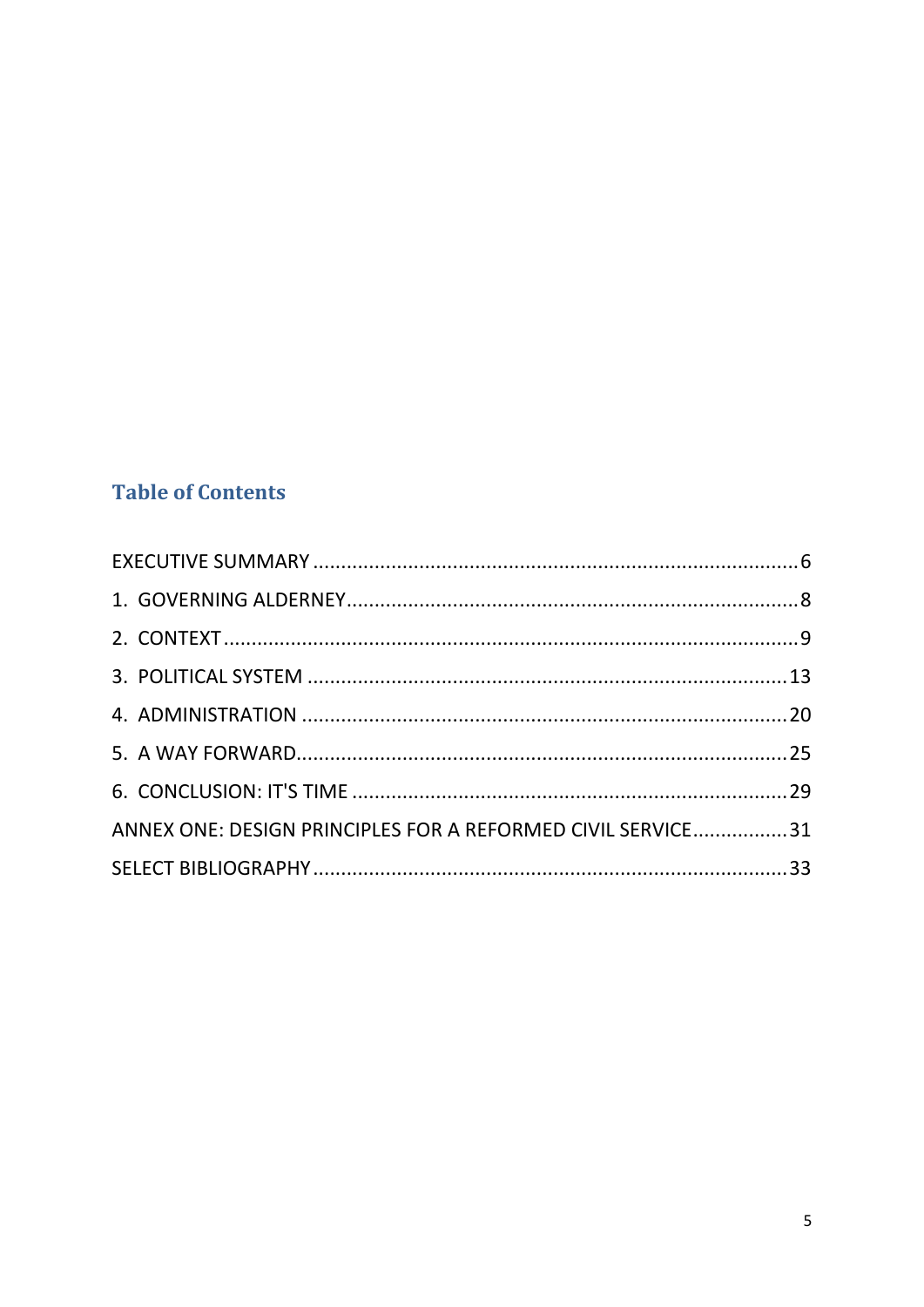## <span id="page-5-0"></span>**EXECUTIVE SUMMARY**

Alderney faces significant challenges over the coming years if it is to prosper, or, indeed, if it is to sustain its way of life. The challenges are demographic, economic and political. The UK's vote for Brexit has brought some of them into sharper relief.

Alderney might respond to these challenges by looking the other way or by trying to clear each hurdle in its path. And so, for example, it might try to deal with weaknesses in its transport infrastructure by seeking to 'mend' Aurigny or extend the runway. Each of these responses might be desirable in themselves but this report argues that they start from the wrong place and the wrong premise.

Communities, large or small, succeed when they have agreed upon methods of resolving differences and of building coalitions in favour of political propositions. And they need to have effective mechanisms for translating those propositions into action. If these qualities are lacking or have become weakened, it is much more difficult to secure the social and political cohesion needed to deal with individual policy challenges.

This report considers the current state of the government and administration of the island and finds both in need of radical reform. It argues that Alderney's future will be at risk if this conclusion is ignored in favour of a policy agenda dominated by what might seem to be the issues of the day.

Fundamental reform  $-$  to the way political power is generated through elections and to the way it is used – must, ultimately be shaped by the citizens of Alderney. And so the report does not offer a lengthy catalogue of remedies. Instead, it sets out a way in which the debate over reform might be conducted and brought to a conclusion. And it offers three guiding principles for the reforms themselves. Finally, it suggests the principal considerations which should shape the renewal of the Civil Service.

This report is, ultimately, a call to action. A more secure, sustainable future is within Alderney's grasp. But it will not be attained unless there is a recognition that political reform is now urgent. We would urge all citizens to listen to the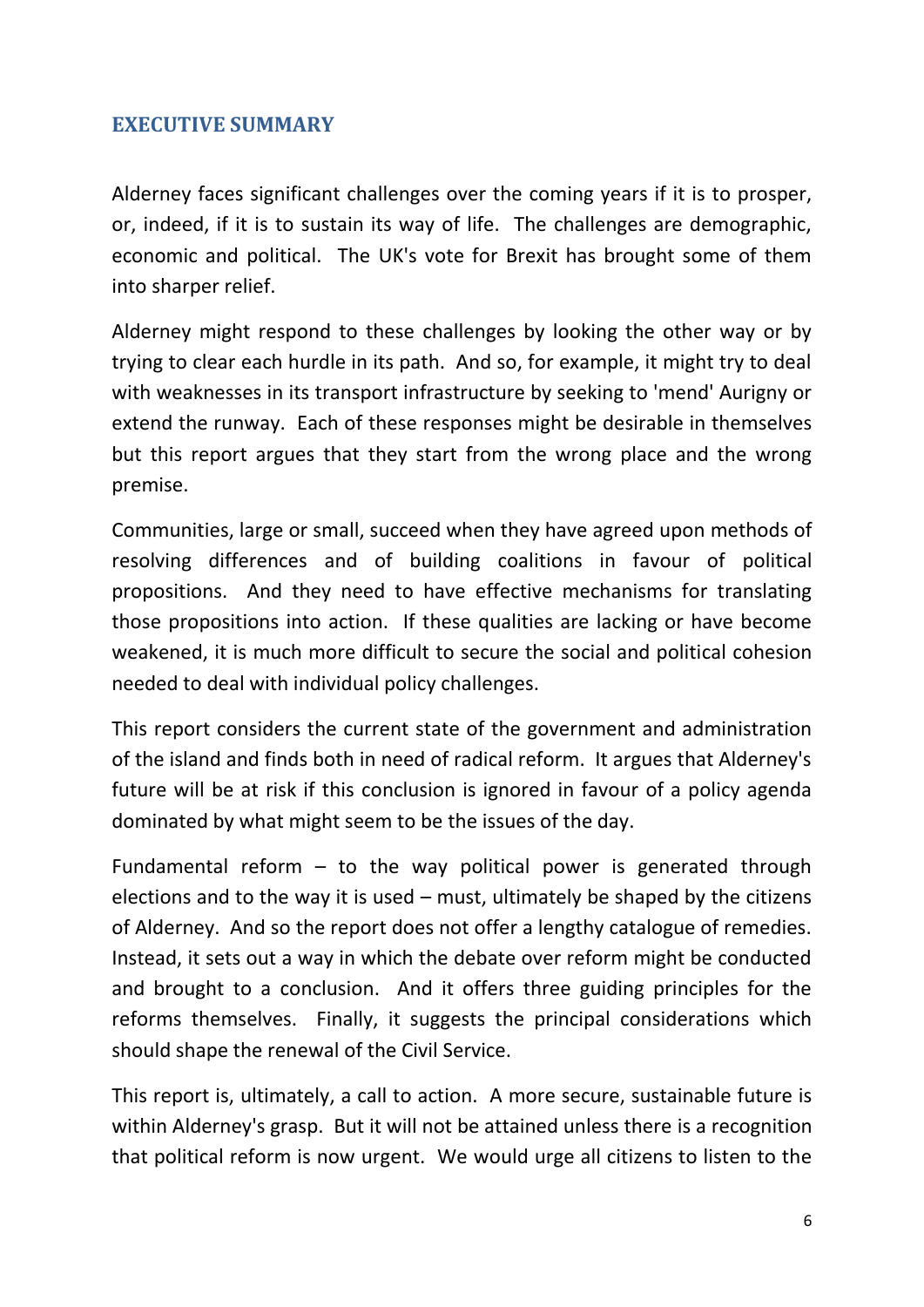case for change and to be ready to set aside long-held beliefs. To do otherwise is to put Alderney's future at risk. Now is the moment to focus on political reform. It's time.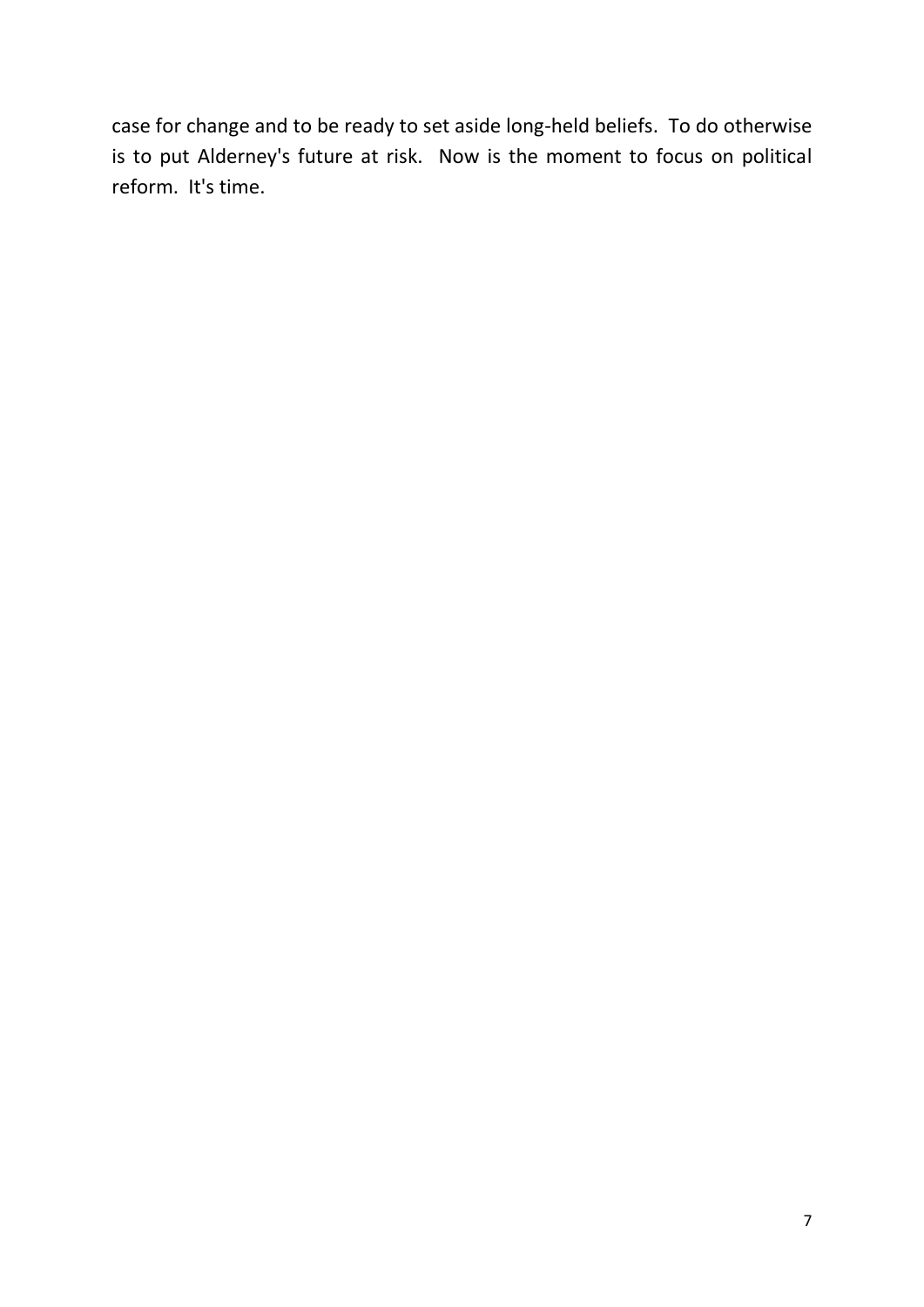## <span id="page-7-0"></span>**1. GOVERNING ALDERNEY**

This report makes an assessment of the way Alderney is governed and administered. It is rooted in an understanding of the post-war history of the island and in a close reading of earlier reports on the way Alderney is run. Government and administration do not exist in a vacuum: they exist to meet the needs of a community. Accordingly, this report begins with an assessment of the challenges facing Alderney over the coming years. The challenges described are both external and domestic. Particular attention is given to the relationship with Guernsey.

The structure followed is simple: we deal first with government (the way political power is generated through elections and the way it is subsequently used) and then we consider the island's administration (its permanent Civil Service).

It would have been possible, but pointless, to have written a report three times the length, heavy with footnotes and rich with impenetrable language of the political scientist or the constitutional lawyer. In all likelihood, a report of that sort would have been read by few.

This report is intended to be a contribution to the discussion over Alderney's future. It is hoped it will prompt action, not academic seminars. Hence it is short and is written in plain English. But for those who worry about such things, we can offer the reassurance that the text is supported by a larger body of work which we have not referenced explicitly.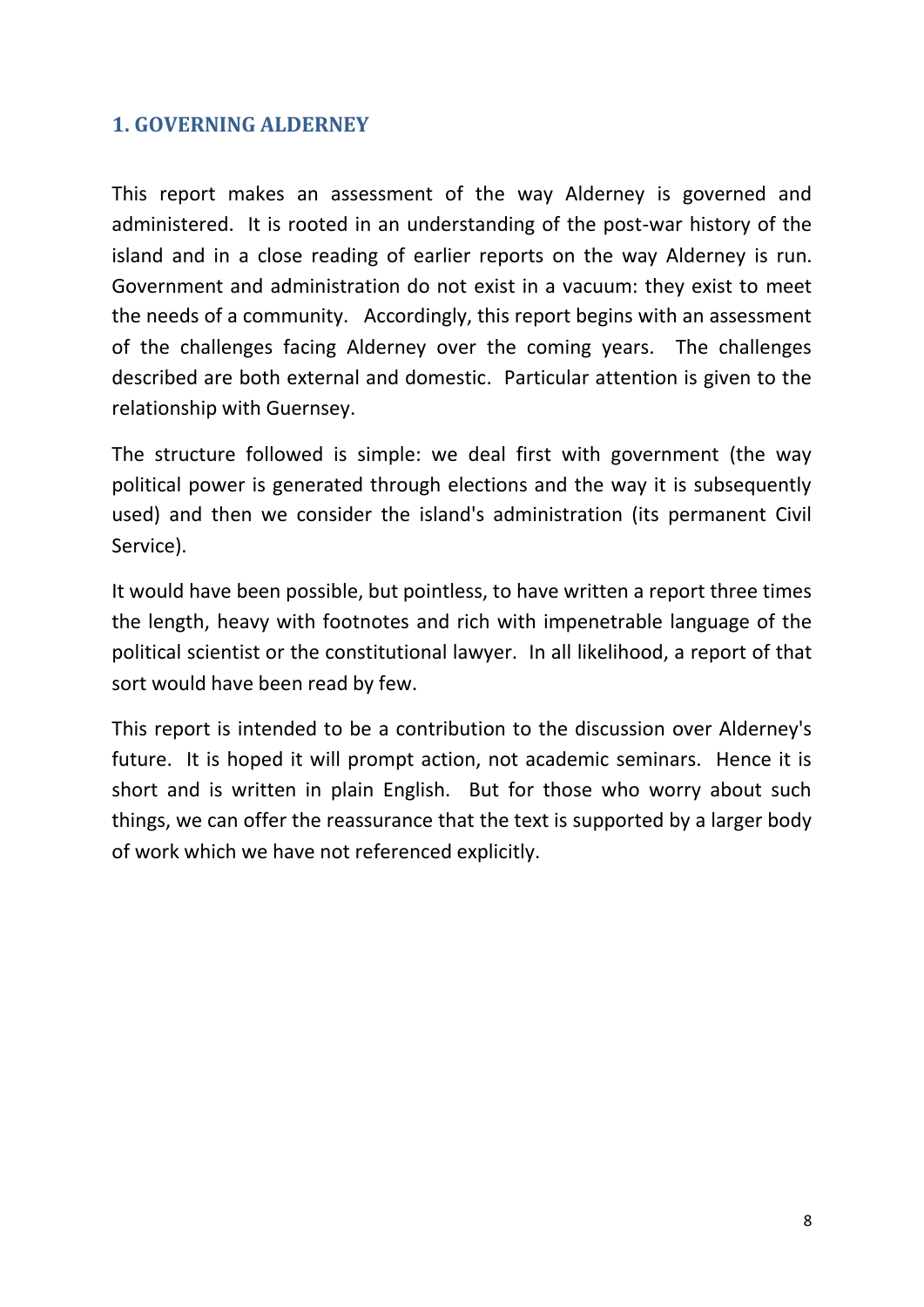## <span id="page-8-0"></span>**2. CONTEXT**

This chapter considers the outlook for Alderney - at home and abroad - over the coming years. It then discusses its relationship with the EU and with Guernsey.

#### **2.1 Domestic challenges and opportunities**

The catalogue of challenges facing Alderney is daunting and, no doubt, familiar to most readers of this report. It merits only brief restatement here. The permanent population is in long-term decline and the ratio of those in work to dependants, especially older dependants, is moving determinedly in the wrong direction. The dependancy ratio in Alderney is currently estimated to be 0.73:1 but by 2035 it is projected to reach 1:1 that is to say there will be one economic dependant for each economically productive citizen. Over many decades, the island has struggled to generate the jobs needed to retain and attract a skilled workforce. One reason for this is its poor infrastructure: inadequate, and failing, transport links; an ageing power network and poor data connectivity. None of these problems is capable of quick or cheap resolution. Some of our interviewees went further, arguing that Alderney was simply not a good place to do business, its fundamental weaknesses exacerbated by an unresponsive public sector.

And yet, it is clear that there is another side to the account. The evidence for that is apparent in the successful development of regulation of e-gaming and in the establishment of PWC's Know Your Client operation on the island. The common factor in both cases was that Alderney was able to move quickly to secure the commercial opportunity. The competitive advantages arising from being a small jurisdiction, capable of legislating for itself should not be underestimated. And Alderney is unique among the Channel Islands in that newcomers can settle and buy property. But these opportunities will only be secured if Alderney is capable of removing some of the obstacles to growth. Why would professional workers settle in the island if they were anxious about the quality of schooling for their children or they could not secure stable internet connections for their business?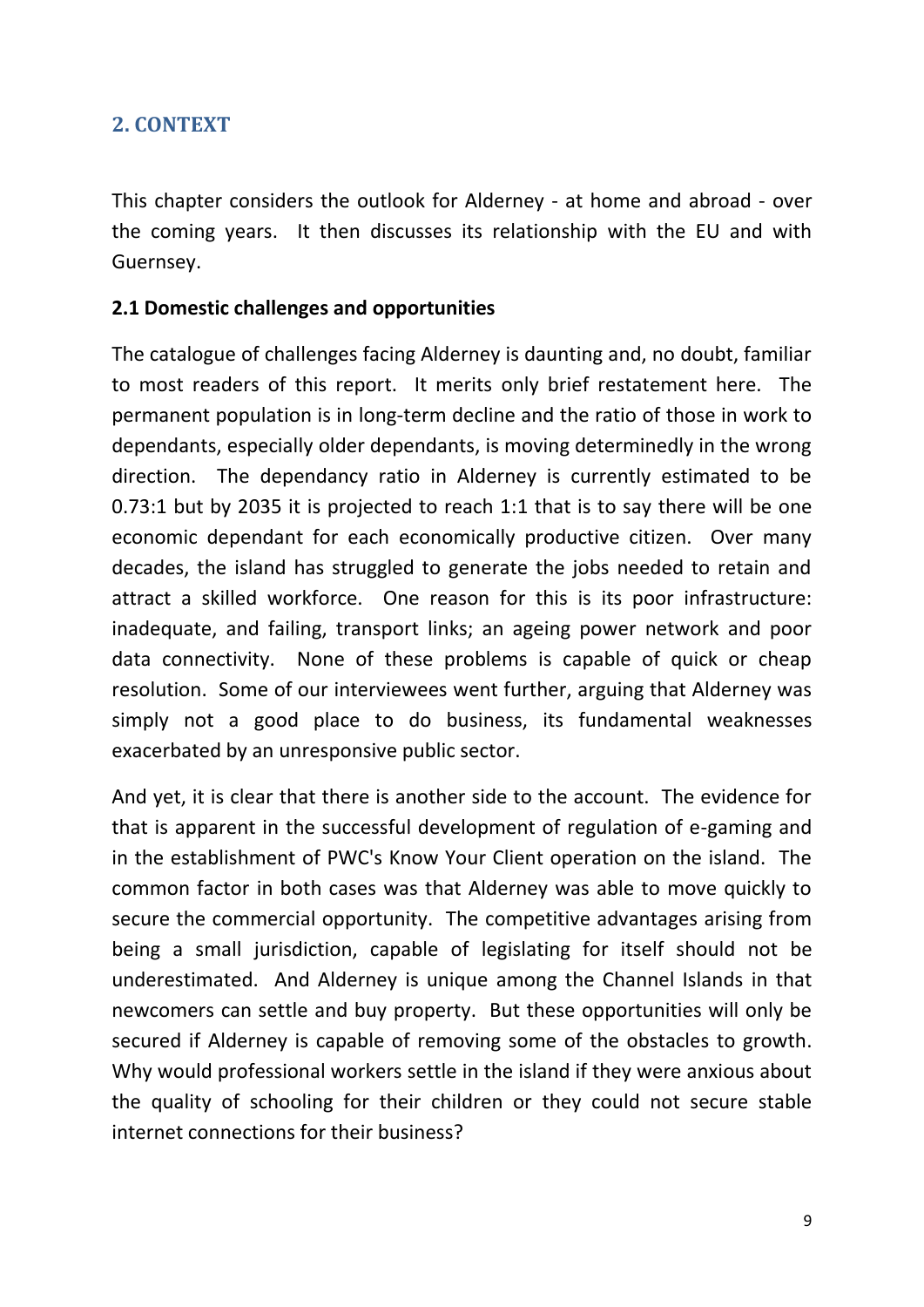## **2.2 Alderney and its neighbours**

One of our interviewees said, after the UK referendum, 'there will be no Brexit here'. Literally, that may be accurate: Alderney has never been in the EU and so it will not be leaving it. But if the statement is indicative of an optimism that nothing will change, then the sentiment is ill-founded.

The relationship with the EU is far from straightforward but the formal position can, at least, be described in one document: Protocol 3 to the U.K.'s Treaty of Accession 1972. This has, of course, been overlaid by subsequent agreements but the main features of the relationship remain as defined in the 1970s. That is to say, Alderney is not part of the EU but it does have access to the single market in respect of goods (but not for services) and it is not subject to the EU's strictures on the free movement of labour.

When the UK leaves the EU, the legal structure governing Alderney's relationship with the Union will fall away. Protocol 3 will cease to exist. That issue cannot be ducked. Alderney must, in short order, come up with answers to the following questions:

- does it want to try and replicate the current relationship with the EU or seek some new arrangement?
- does it want to strike out on its own in securing its future, or does it want to work in concert with Guernsey - and, possibly - with Jersey? and
- if it does want to work with Guernsey, what should be the rules of engagement with its larger neighbour?

It falls outside the scope of this report to answer these questions but two points should be made. First, it is illusory to claim that the UK's departure will not affect the Channel Islands: it will unquestionably heighten the economic uncertainty facing Alderney. Second, the questions we have posed need to be answered quickly to safeguard Alderney's position. The public statements issuing from Guernsey indicate that their politicians are willing to act on behalf of the Bailiwick as a whole. If Alderney delays - or fails to provide the resource needed to pursue its chosen path - it may well find that Guernsey decides its future for it.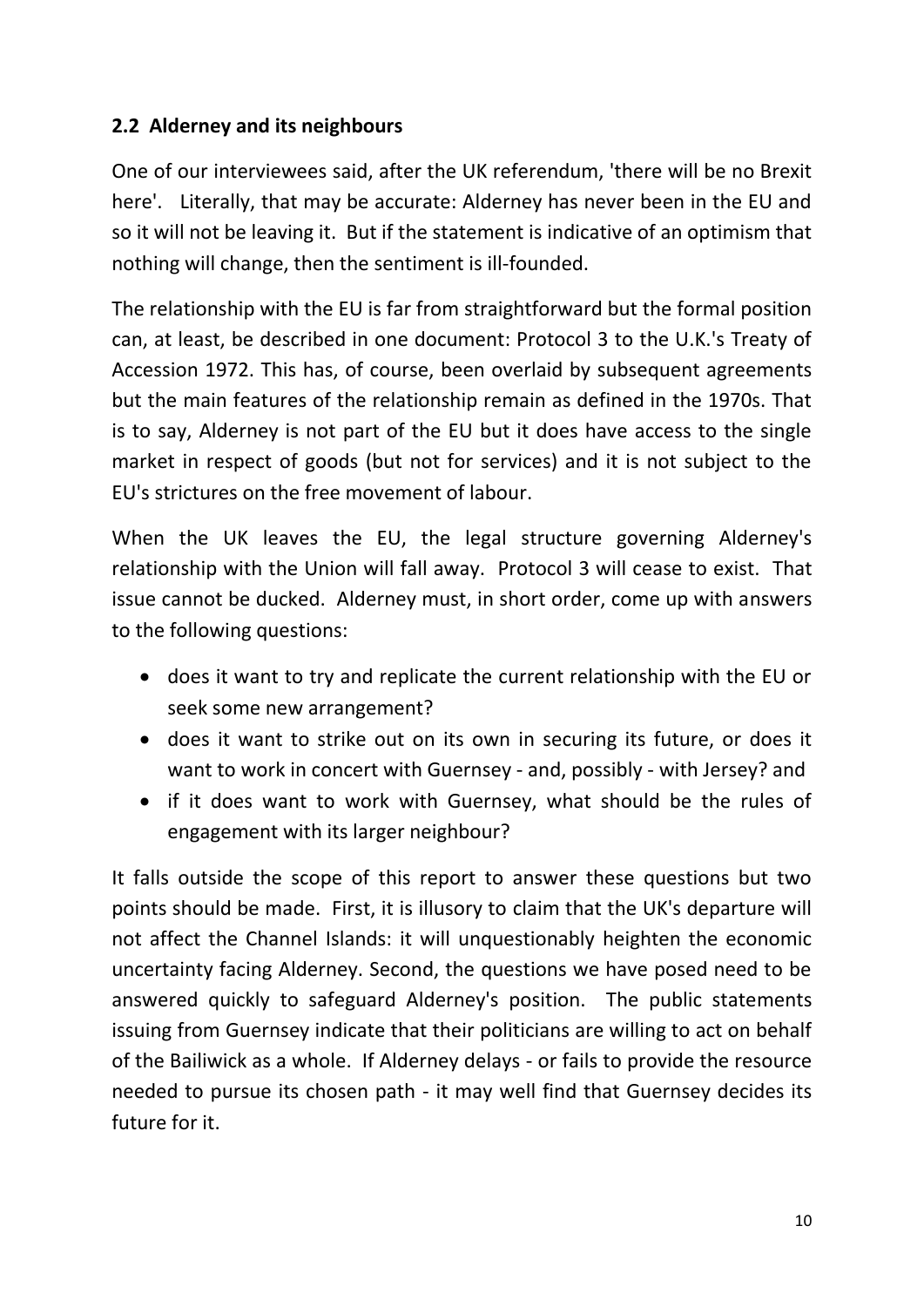Brexit also brings another question into sharp relief. Historically, Guernsey and Jersey have not had an 'international personality'. That is to say, they were not sovereign states with the competence to reach international agreements. But in 2007-08, HM Government signalled that it was willing to take a more favourable view of the islands' ambitions to reach agreements with third parties. It agreed with Guernsey, Jersey and the Isle of Man that it would not act on international issues of interest to them without first consulting them. It recognised that the islands' interests might diverge from those of the UK and that each had an international identity distinct from that of the UK. More than that, it affirmed its willingness to issue letters of entrustment to the three, granting them limited authority to reach agreements with third parties. Guernsey has duly made use of its newly acquired authority, but has it done so on behalf of the island of Guernsey or the Bailiwick? It is critical that any ambiguity on this point is resolved, not least because Alderney might decide that its interests were best served if it were to secure a letter of entrustment of its own. But whichever course is chosen, the relationship with Guernsey, so important to Alderney's past and its future, would benefit from clarification. It is encouraging that the process has already begun with the redefinition of the financial relationship between the two. This should translate into greater freedom and flexibility in the management of Alderney's finances and greater influence over the design and performance of the services delivered by Guernsey. Both islands suffer at present when their relationship is characterised by confusion and mutual misunderstanding.

## **2.3 Alderney and Guernsey**

In the light of that confusion, it is worth defining, as best we can, the complex relationship between the two islands. And where better to start than with the 1948 Agreement between them? Not only has it acquired a mythic status, but along the way it has accumulated interpretations which are too often accepted as though they were self-evident. Many of them have served to obscure rather than to illuminate the status of Alderney.

First, a reminder of the state of Alderney immediately after the Second World War. The island had been devastated during the occupation. Initially, no more than 900 or so of the 1400 evacuees were willing to return. And those who worked on the land saw no solution but the 'Sovietification' of agriculture. The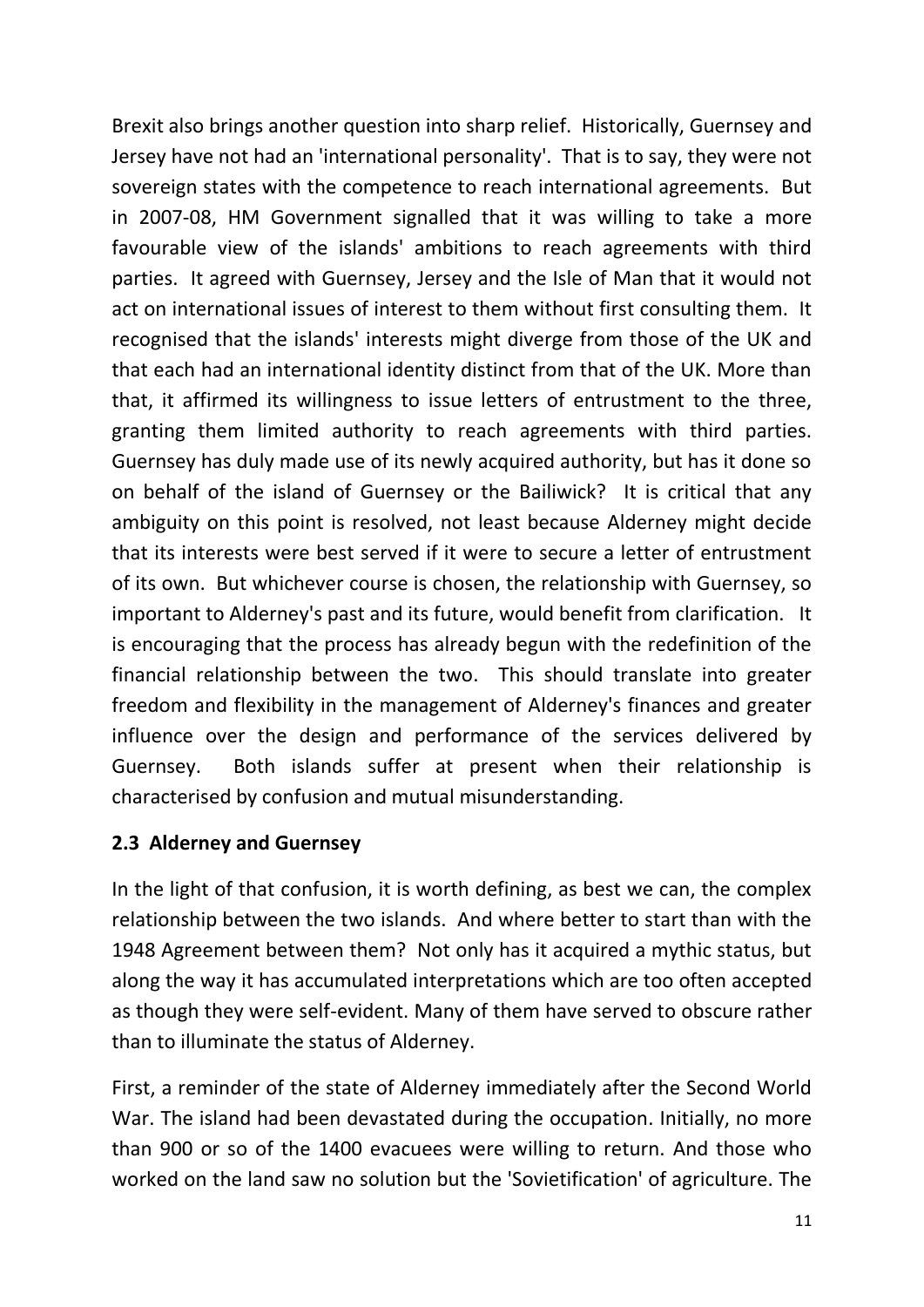British Home Secretary, Chuter Ede, devoted considerable time to the search for a solution to the island's future. Sir Frank Newsam, a deputy secretary at the Home Office, warned him that the task would not be easy and that Alderney might well become a "derelict island".

Ultimately, the Home Secretary was to succeed in brokering an agreement between Alderney and Guernsey whereby the latter provided services in return for tax revenues from the former. Alderney would provide local services funded by the rate. This should be seen for what it was: a pragmatic arrangement between two jurisdictions. Indeed, those jurisdictions have sought to vary the terms of the original agreement over successive decades. The Agreement has nothing to say about sovereignty nor about the respective powers of Guernsey and Alderney. Indeed, nothing had changed, nor has changed, since Sir Charles Dilke asked Home Secretary Gladstone a Parliamentary Question about the status of Alderney in July 1907. Gladstone replied: "the Island of Alderney has its separate Assembly of the States and is not under the Government of the States of Guernsey".

What then, is the significance of Alderney's membership of the *Bailiwick of Guernsey*? One thing is clear: the concept of a bailiwick does not confer superior status on one or more parties to the relationship. For some, the starting point to any discussion of the respective authority of Guernsey and Alderney is to challenge the latter to assert its rights. We would want to turn that argument around and to put forward the proposition that unless there is evidence to the contrary, Guernsey and Alderney should be regarded as coequal jurisdictions. We find no such evidence.

Alderney today is probably more financially dependent on Guernsey than the architects of the 1948 Agreement ever envisaged. And the States of Alderney probably have less influence over the scale and quality of public services than Chuter Ede and his fellow negotiators would have expected. The current reforms to the financial relationship between Guernsey and Alderney will begin to redraw these features of the dealings between the two islands. But the changes will not alter, just as the 1948 Agreement did not alter, the respective status of the islands: they are equal partners. Neither is superior to the other.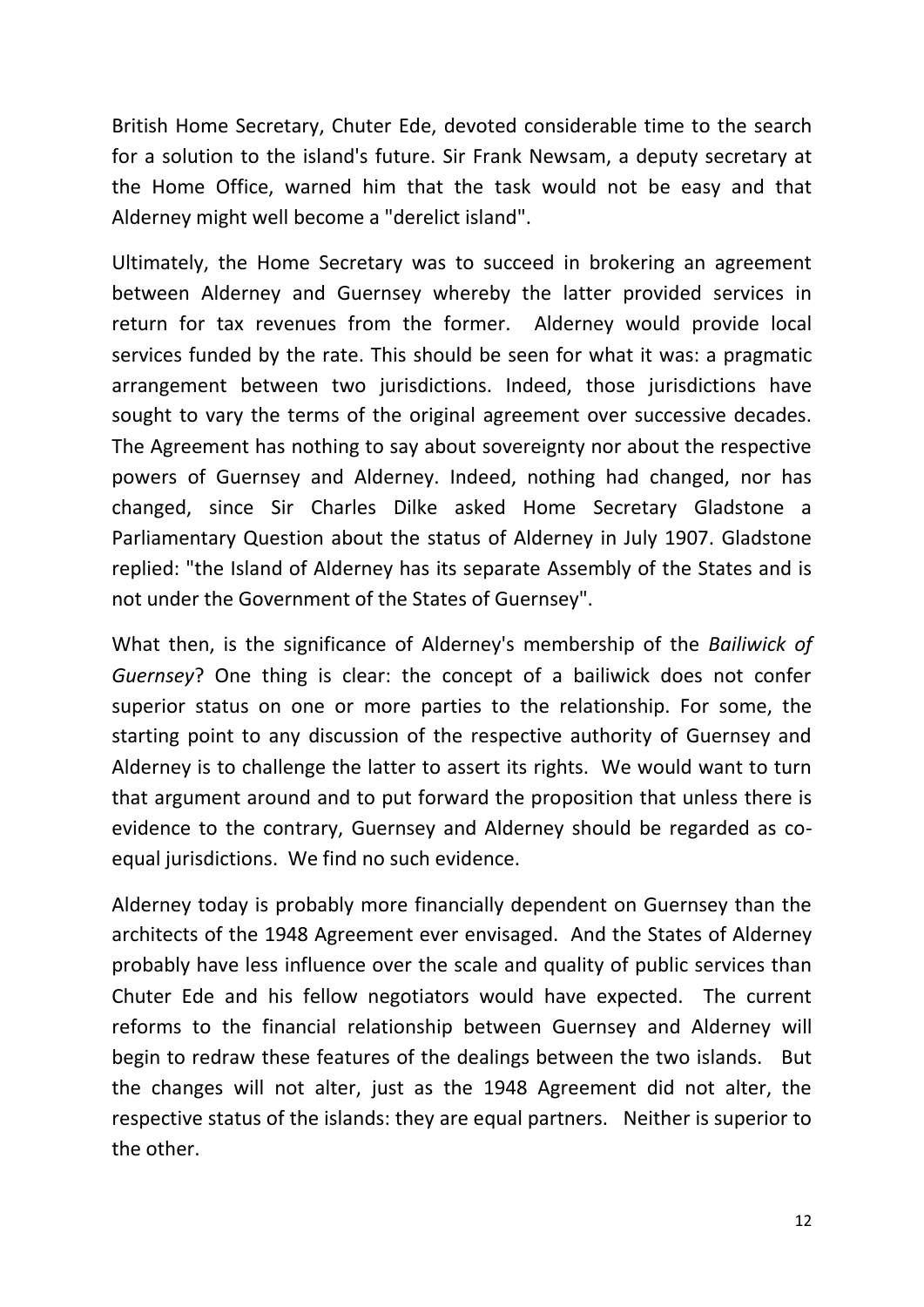## <span id="page-12-0"></span>**3. POLITICAL SYSTEM**

Chuter Ede and his colleagues on the post-war committee of enquiry disagreed often about the future of Alderney. But on one point they were in unison: the island had an ancient constitution and a proud history of self-government. The same observation could be made today. Indeed, there is much that is admirable in the way in which Alderney runs its affairs. Three points in particular stand out. First, there is a long and almost unbroken tradition of popular democracy as exemplified by the People's Meetings. Second, the rule of law is rooted in the people through the operation of the lay bench in the Court of Alderney. And third, the rights of the people are underpinned by the Human Rights (Bailiwick of Guernsey) Law 2000.

But one does not have to look far to notice aspects of Alderney's government and administration which raise questions about their efficacy and conformity to modern standards. This chapter begins with a brief account of the way in which political power is exercised in Alderney today. It then proceeds to assess the performance of the principal elements of the political system, from elections through to the operation of executive power. It will not re-heat current controversies, which tend to revolve around committee scope and membership, but it will stand back and look at the fundamental building blocks of the constitution.

#### **3.1 Elections**

The seats of half of States Members fall vacant every two years. Once elected, a Member serves for four years. Elections use the first-past-the-post system and pass off without procedural controversy. There are no political parties; each candidate stands on his or her personal manifesto. All candidates fight for seats in one constituency, an arrangement which mitigates against any form of electoral coalition. Hustings are common but not all candidates attend them. Election does not put a candidate 'into power' in the Westminster sense and so, some argue, this means that candidates are tempted to over-promise because they cannot be called to account for failing to deliver on their promises to the electorate. The manifestos tend to focus on issues which are, strictly speaking, parochial. There is no incentive to address the bigger issues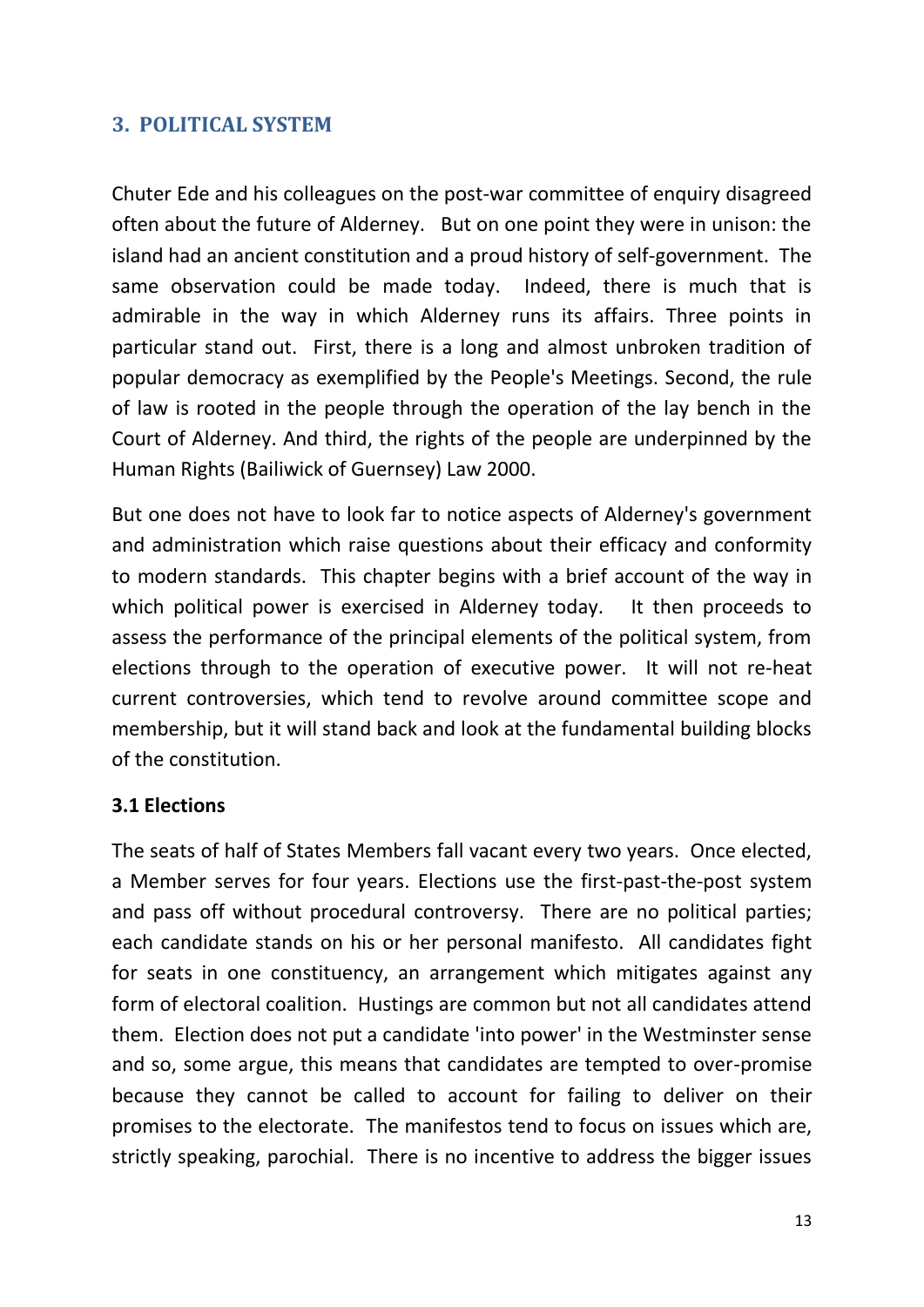facing the island. Indeed, there may be some disincentive to doing so. Hence election campaigns tend not to be characterised by collective debate about Alderney's future. Rather, they are defined by the perceived failure of local services and by candidates' ability to draw on supporters who identify with them.

One other aspect of Alderney's electoral system deserves comment here. There are 1,296 voters on the electoral roll. If one sets aside the office of President, they elect ten members, a ratio of one elected post for every 130 voters. This is exceptionally high. The comparison with an English local authority is not an exact one but the contrast in ratios is, nevertheless, instructive. The smallest local authority in England, West Somerset, has an electorate of 34,000 who return 28 councillors, a ratio of one elected member for every 1,200 voters. This simple comparison begs almost as many questions as it answers, but one is unavoidable: are the people of Alderney overrepresented?

## **3.2 Formation of the executive**

Political power is exercised through a number of committees in a manner which used to be the norm in England. But in Alderney power is not exercised by a coalition of like-minded Members working together in a formal coalition. The analogy with the committee system of English local government only tells part of the story. In England, of course, one or other political party commonly emerges victorious from an election and, accordingly, is able to exert political power through the committee system and its dominance of key posts. (Even if the election is not conclusive, the parties are forced into agreements on common platforms to allow the council to function.) The absence of political parties *and* the dominance of the committee system cause a dispersal of power rather than a concentration. This may have some attractions, but it also has drawbacks: members who have been elected without necessarily articulating their position on the big issues of the day wield power through shifting alliances. Advocates would argue that this is what representative democracy is all about, but this system is unlikely to give rise to consistent policy-making nor to the determined pursuit of a strategy. And it is worth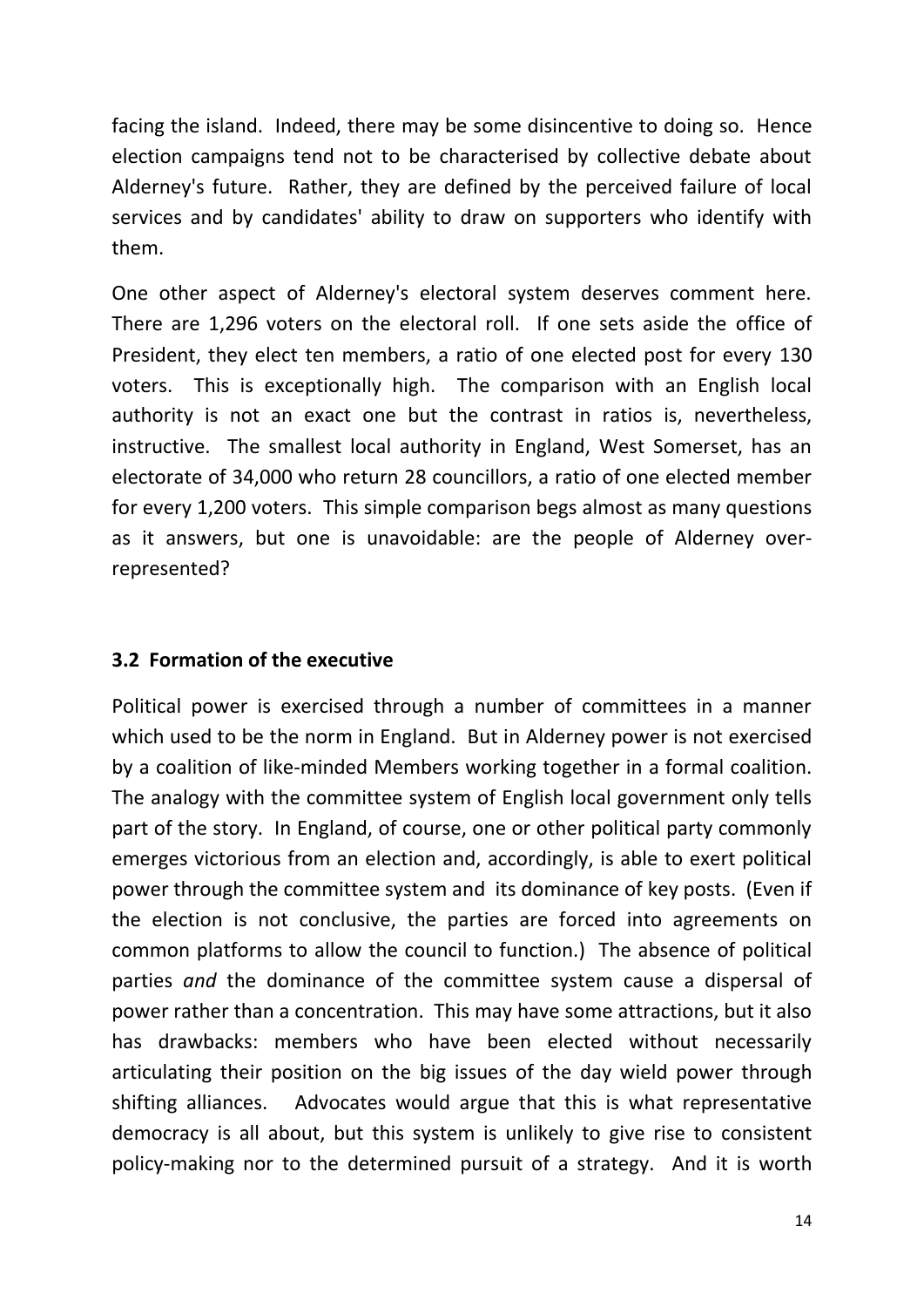adding that most English local authorities have now abandoned committees in favour of the cabinet system. The reason? The committee system failed to deliver strong political leadership, even when stiffened by party discipline.

Just as it is difficult to define the membership of the political executive, so it is difficult to identify its leader. Some may regard the chair of the Policy and Finance Committee as the most senior politician since the postholder runs the most powerful committee. But he cannot fall back on party-ties to secure his business: he is, after all, a *chair* of a committee. Others might propose the President of the States for the role. He is, unquestionably, the first citizen of the community and its conduit to the Lieutenant Governor, the Crown's representative. Moreover, he is the line manager of the CEO, with an office in Island House, the seat of government. Contrariwise, he is the Speaker of the States and, as such, has obligations of impartiality. Indeed, the present incumbent is clear that it would be improper for him to identify himself with one side or another in a matter of current controversy.

And so we have an electoral system which discourages debate on the big questions facing Alderney and incentivizes division amongst candidates. And we have a political executive which is an aggregate of a shifting sequence of alliances, and does not have a universally recognised leader. Add to that a cycle of elections every two years and it would be hard to claim that the political system generates stable government. All this at a time when the challenges facing the island are as great as they have been at any time since the war.

#### **3.3 Performance of the executive**

The characteristics of the political executive we have just described mean that it is more than usually difficult to assess the performance of those in power. What criteria might be used? There is no programme for government to score, nor even a strategy for the island's future. Should we, instead, invoke the personal manifestos on which Members were elected or resort to some superimposed notion of Alderney's best interests? And when should we make the reckoning? At the end of an individual's four-year term or every two years, when the membership of the States is refreshed? Given the dispersal of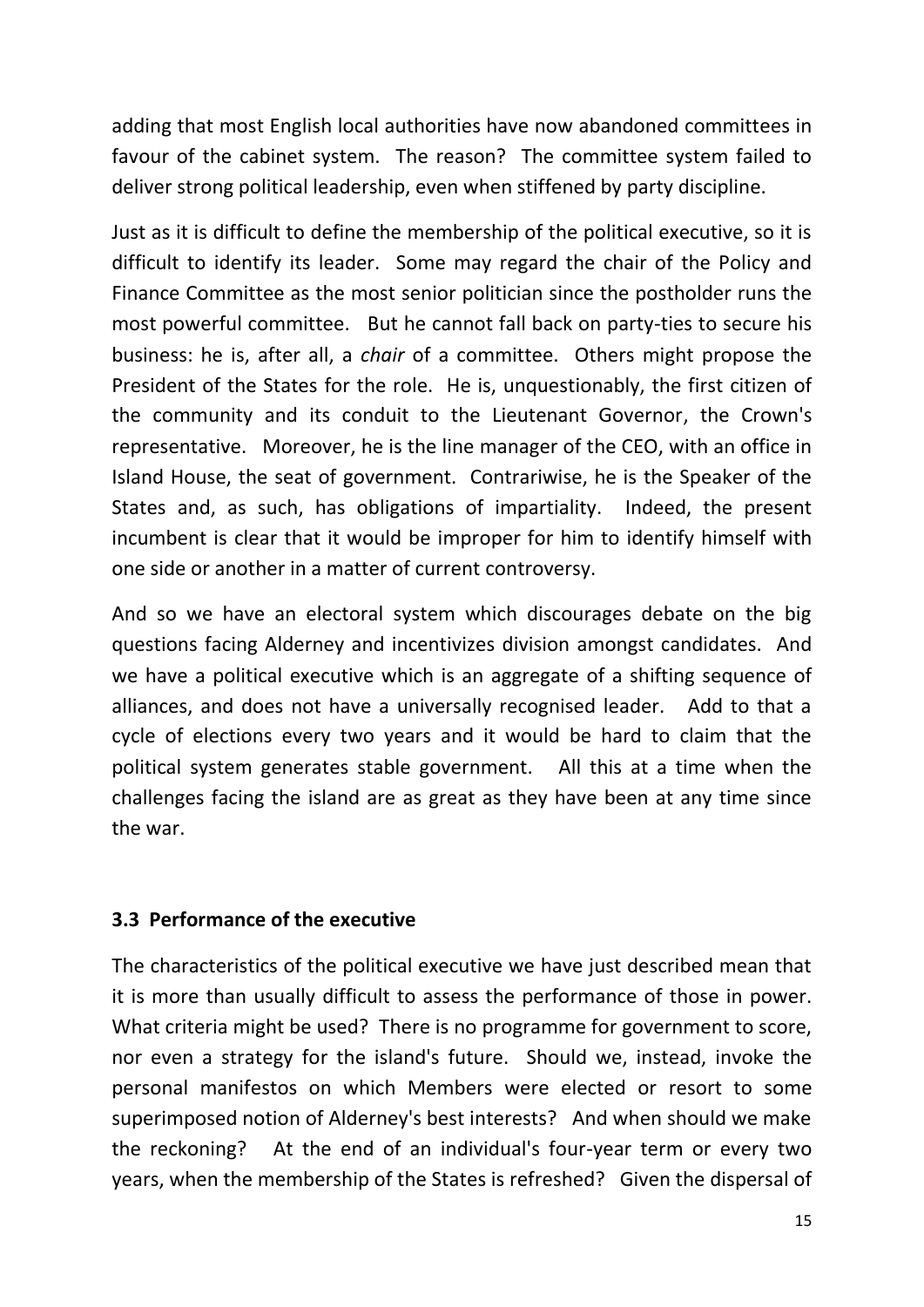power, perhaps it is better to assess the performance of individual members? One could certainly compile a basic scoresheet of attendance at committees or votes cast in the States. But that would only take us so far.

In other walks of life, one might take this as the occasion to make reference to a postholder's job description. But there is no such document for a member of the States. Indeed, a number of Members have called for just such a template to ensure that candidates know what they are to face if they are elected. This is a significant point, not least because there is widespread concern about the number and diversity of citizens willing to put themselves forward for election. Things are little better once a candidate is elected: there is no induction available for new Members, nor consolidation of learning for those already in the States. Induction is a commonplace now in other legislatures and it has been recommended in Alderney since 1996, if not before.

In most legislatures, scrutiny is a critical part of a member's function. This might be exercised through clause-by-clause examination of draft legislation in committee or by a retrospective calling of the administration to account. In the Westminster system, the latter function is most commonly exercised through an accounts committee, which scrutinises past performance against plans and budget. This function is wholly absent in the States. We are unable to comment on its efficacy as a legislator other than to observe that in unicameral legislatures (having a single legislative chamber) it is especially important that this role is prioritised because there is no revising chamber to allow for further and better thoughts to prevail.

Reform of a critical aspect of the States' operations is already under way. The financial governance programme, an integral component of the redefinition of the relationship with Guernsey, will introduce greater rigour into the States' handling of money matters. This initiative merits strong support. It is envisaged that there will be training for members in the new procedures. There is clearly scope to join this up with induction into the States as a whole.

An additional issue should be noted here, if for no other reason than it is particular to Alderney and so it does not fit anywhere else in our analysis. This is the difference of view, cited in Chapter Two, over the role of those members who are elected - on their own mandate - to serve Alderney in the States of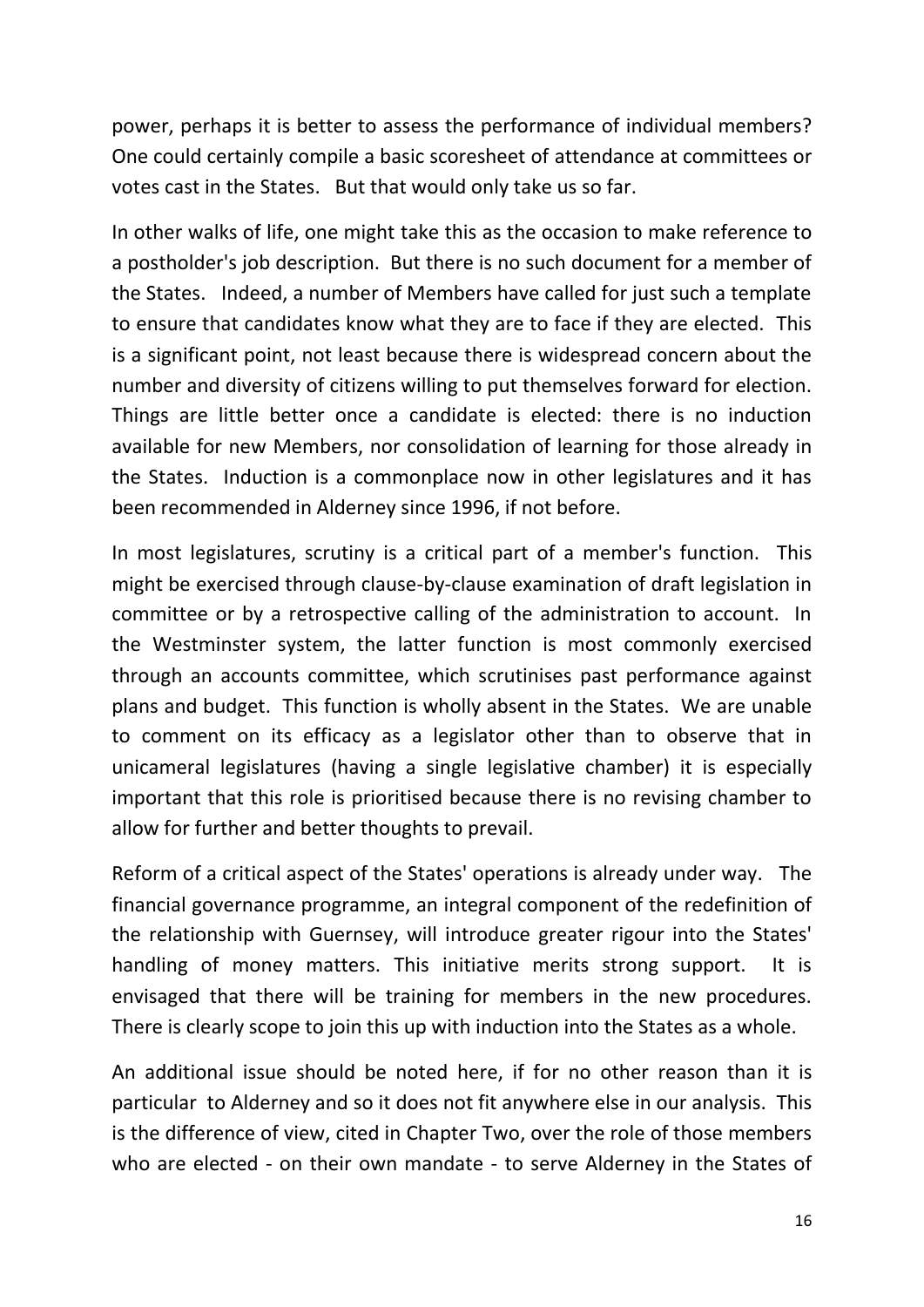deliberation. Are they in Guernsey to listen to the debate and to form a view, according to their own lights, as to what is in the best interests of the people of Alderney? Or should they be given a mandate by the States of Alderney as to what the *States* judges to be in the interests of the people of Alderney? It is an issue on which reasonable people can disagree and it does not need immediate resolution. When it is considered, it would be prudent to look again at the law which, uniquely in Alderney, allows the two representatives in the States of Deliberation to be recalled. One way or another, the relationship with Guernsey is going to be critical over the coming years and so it would be prudent to arrive at a settled view of the role of the two representatives and the terms of their tenure.

## **3.4 Ethics and transparency**

Speaker of the House of Commons, John Bercow, commenting on the Westminster expenses scandal of 2009, observed that the wrong-doing had caused more damage to the House of Commons than Nazi bombers during the war. And yet, just a year earlier anybody suggesting that the Commons was at risk of such grave reputational damage would have been regarded as eccentric. This is a salutary tale for any legislature which prides itself on its high standards. Enquiring after the way a legislature instils and observes those standards is no more than a prudent precaution.

The States has a Code of Conduct adopted as recently as 2014. Much of it bears comparison with the best. Prudently, its authors have drawn on other models and the text is securely anchored in the Nolan principles of public life. There is no obvious reason why one would want to invest time in the reconsideration of the code itself. But the penalties available to the enforcement panel seem inflexible and they would benefit from revisiting. We will return to the question of enforcement mechanisms in Chapter Four.

The Members' register of interests is available on-line and it is, insofar as one can judge, up-to-date. A register of gifts and hospitality is also available but it must be inspected in person. There is no good reason why the public should be faced with this hurdle: it should also be online. But this is a relatively minor blemish. Perhaps more demanding of attention is the design of certain senior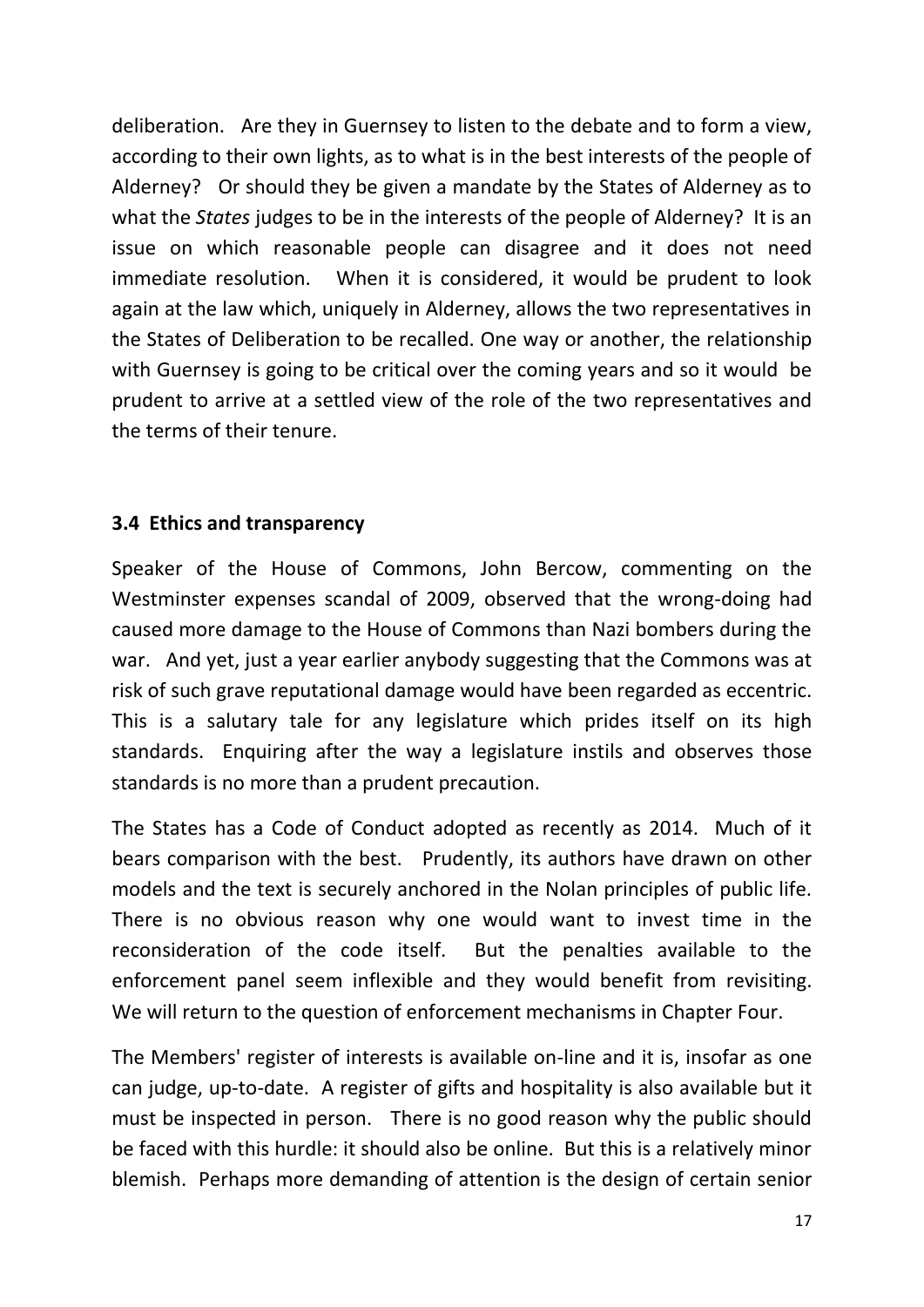posts: at first blush, some prompt the question as to whether they are encumbered by a conflict of interest.

One of the strongest forces working in favour of high ethical standards - in a legislature and in a public administration is the transparency of political and official action to citizens. Typically, this is underpinned in larger jurisdictions by Freedom of Information legislation but the associated administration would probably make a legislative solution inappropriate for Alderney. That does not mean that it is impossible to make progress on this agenda. On the contrary, one can assemble a checklist of measures which, taken together, would encourage a culture of openness. These might include the following:

- a clear statement of a commitment to openness from senior political and official leaders;
- the conducting of legislative business in public;
- the proactive, routine and quick publication of documents where there is a clear public interest that they should be in the public domain;
- a non-statutory code setting out what the public may and may not - see; and
- a complaint route for officials or members of the public if they have reason to believe that information is being improperly suppressed.

If one were to use these five measures as our index of openness, how would Alderney measure up? The States meets in public but its committees do not. Opinions differ as to the merits of opening up committee meetings but if they are to remain closed, it is important that agenda, papers and minutes should appear on the States website within, say, a week of a meeting. A register of documents for routine publication does not currently exist but this would require no more than the codification of existing practice. An important addition to the register would be an up-to-date list of contracts with a value in excess of, perhaps, £10,000. There is currently neither an ombudsman for the public, nor a whistleblower for officials. We return to this point in the next chapter.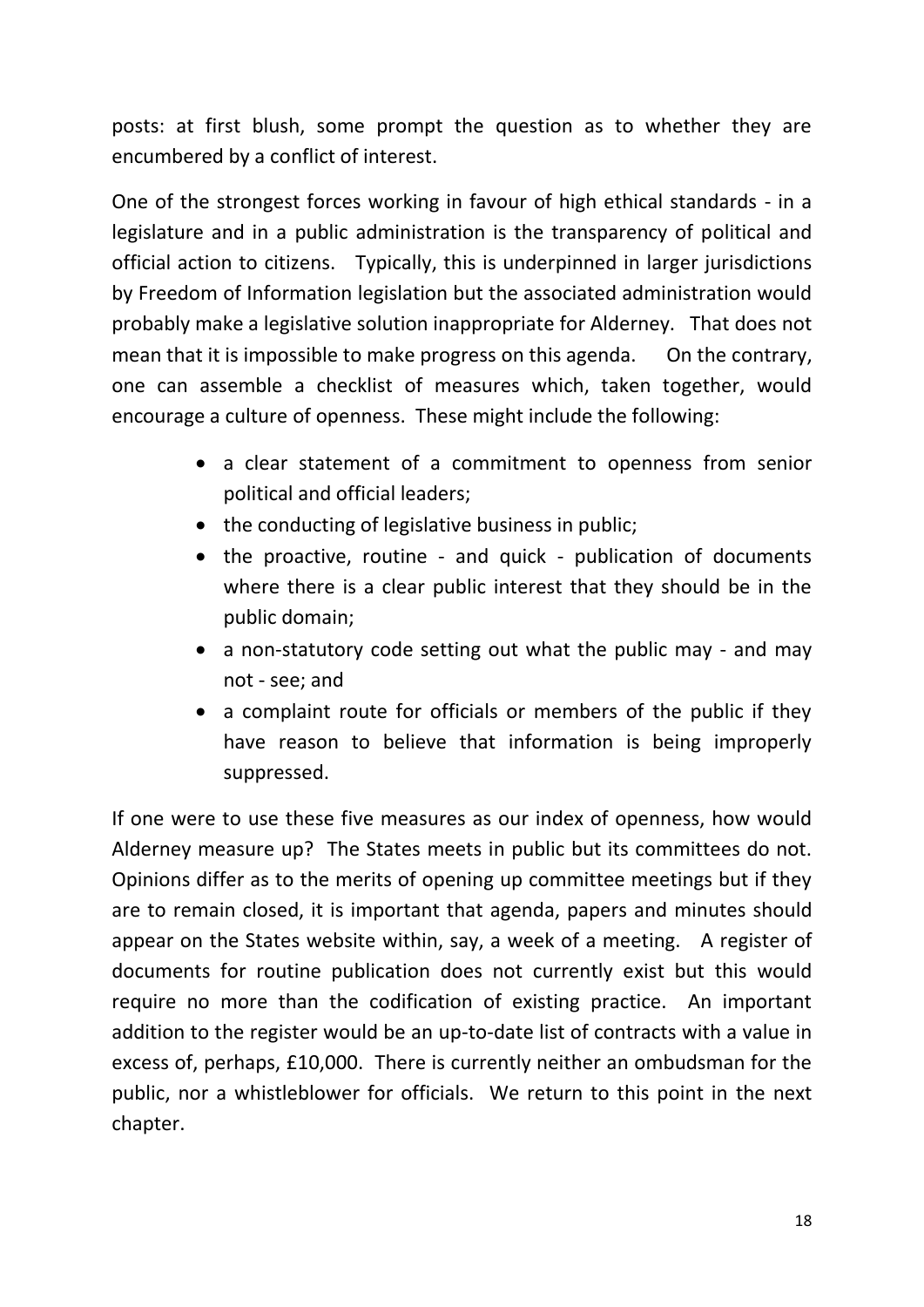It is tempting for politicians in any jurisdiction to put questions of ethics and transparency down as second order issues. The 2009 expenses scandal at Westminster provides one reason why this is mistaken. But international evidence on transparency offers a second, if uncomfortable, reason why it is wrong-headed. Politicians get little credit for taking steps to make government more open but few things are as corrosive of their reputation as measures which are deemed to be secretive. Openness is simply the cost of doing business in modern government.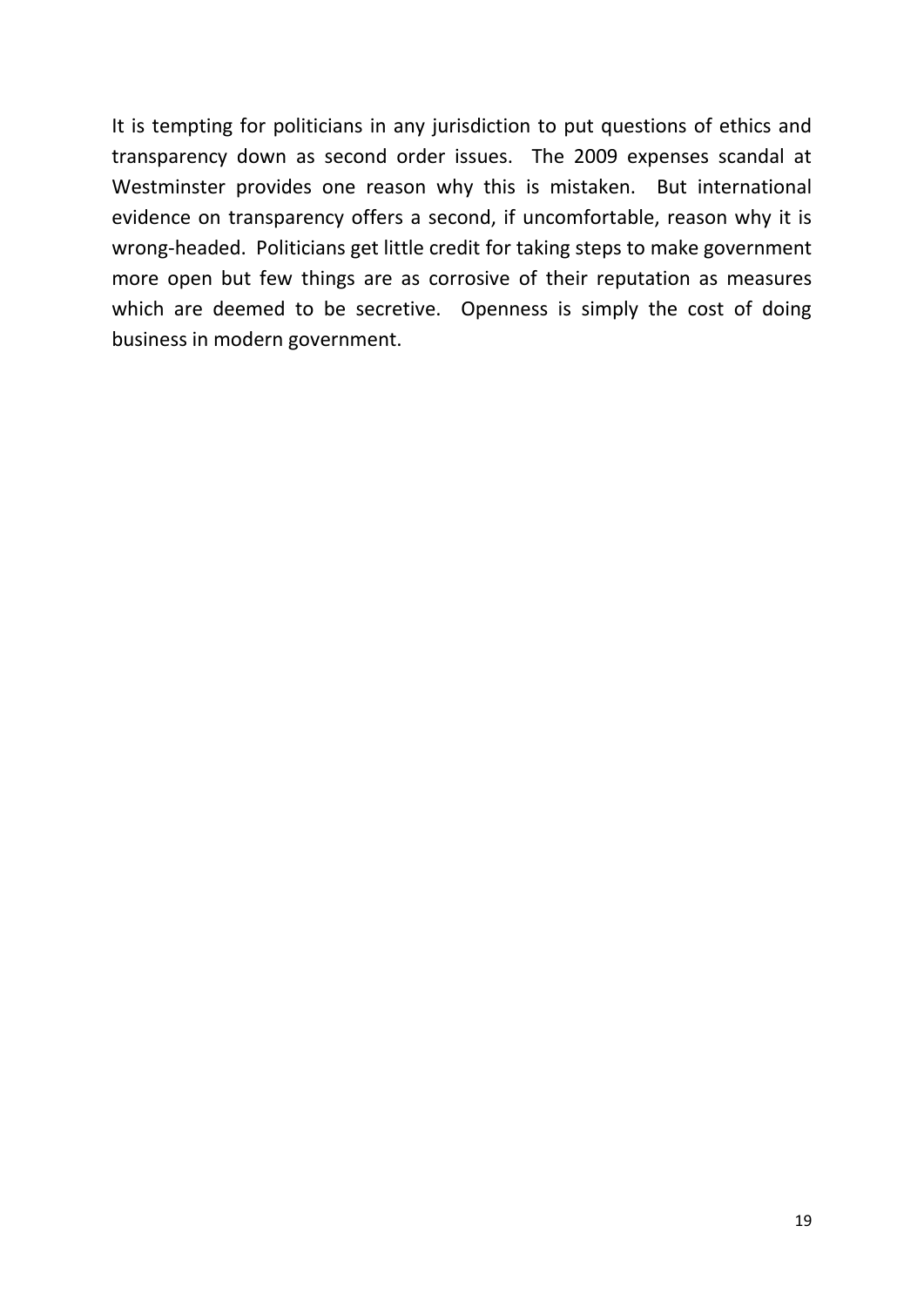## <span id="page-19-0"></span>**4. ADMINISTRATION**

In making an assessment of the current state of administration in Alderney it is important to focus on the particular needs of the island. We are not dealing here with a sovereign state. As we have seen, many public services are provided through Guernsey. Equally, we need to be clear how the demands on the Civil Service are changing. In doing so we are helped by earlier reports on the structure of Alderney's administration, not least the 2014 analysis by Stephen Taylor. We are supportive of much that is said in that paper and in so far as our appraisal differs it is, in good part, because events have moved on since it was written.

Two preliminary points. First, in what follows, we will concentrate primarily on the senior structure of the organisation. There is much more that might be said, not least in respect of the historic under-investment in technology, the outdated processes and the culture of silo-working. But we want to retain our emphasis on the organisation and its structure. We specifically exclude from our analysis the operations of the Treasury team since they are subject to reforms arising from the financial governance programme.

Second, the administration of Alderney is tiny, not just in absolute terms, but relative to the tasks it faces today and in years to come. A simple comparison of the ratio of civil servants to the total population in Jersey, Guernsey and Alderney is revealing. One might have expected that diseconomies of scale would have meant that the ratio on Alderney was the largest. But the contrary is the case. Alderney's 29 civil servants represent 1.4% of the population; the ratios on Jersey and Guernsey are 3.3% and 4.1%. The consequence for the Alderney Civil Service is clear for all to see: some posts are exceptionally overloaded and some basic functions of a modern organisation simply cannot be fulfilled. Advocating a larger public service is rarely popular but this is the most striking example of under-provision that we have seen.

## **4.1 The Civil Service today**

The Taylor report was accepted by the States and yet the organisation diagram at Figure 1 is remarkably similar to the one on which Taylor was commenting. Indeed, an inventory of action on Taylor's recommendations makes unhappy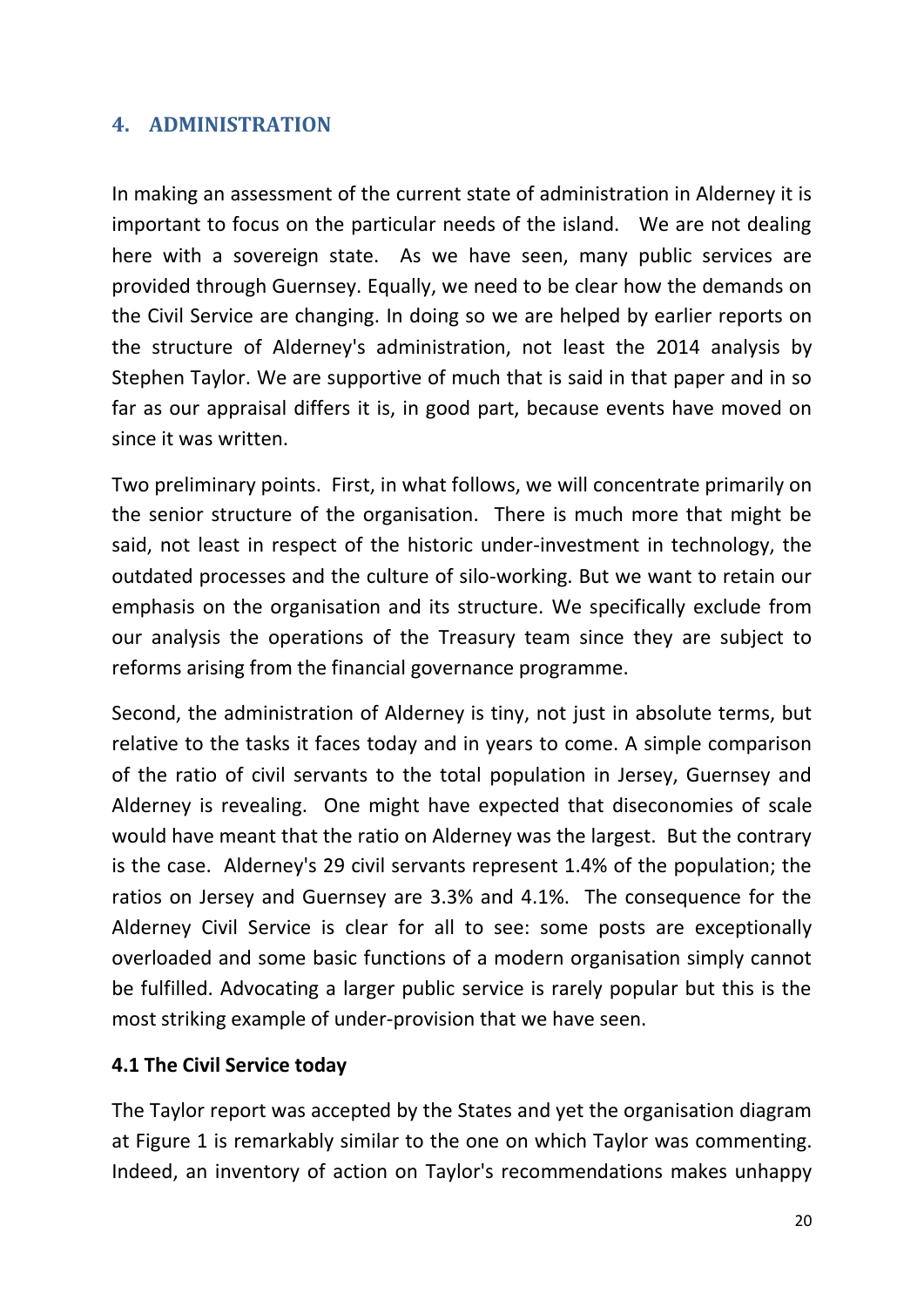reading. One reason for the patchy follow-through is that the States approved the report but it did not will the means to give effect to it.

If one considers the current organisation diagram, a number of questions immediately arise. First, where does lead responsibility lie for economic and financial policy? There is no obvious answer to the question. Second, is this an organisation which seeks to conduct delivery itself or to manage delivery by others? The answer, which need not be a bad one, is that it is currently a mixture of the two. But where are the relationships with the arms-lengthbodies, like Alderney Electric, which are so important to Alderney's future? Who has the role of ensuring that they deliver value for money for the taxpayer? Third, where is the strategy and policy capacity below the CEO level? In short, there does not seem to be any, other than the Economic Development Officer himself. A fourth question concerns oversight of the Civil Service and of the public services it delivers. Alderney does have a Civil Service code, but this has the appearance of having been rather hastily borrowed from Guernsey and we question whether it is fully embedded. Most modern jurisdictions would also have a senior official or third party to hear whistleblowing complaints from officials. There is no such provision in Alderney. Equally, one might expect to find an ombudsman, or similar, to hear public complaints. There might be advantage in considering the creation of a standards commissioner to take on these two jurisdictions plus the enforcement of Members' Code of Conduct. It would be a part-time role which would expand or contract according to the volume of casework.

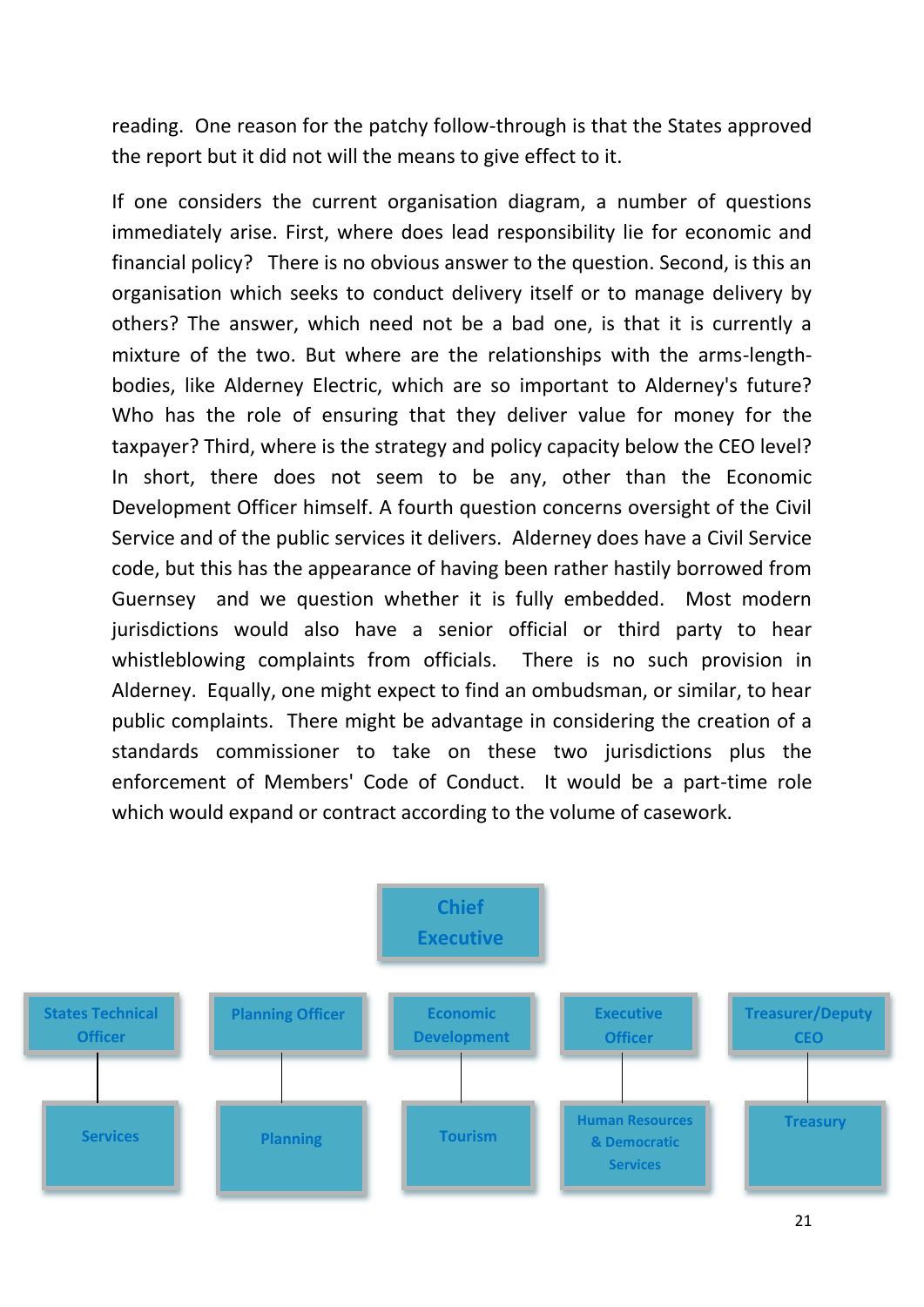#### Figure one: States of Alderney Civil Service Structure

Enquire further after the relative seniority of posts and another curiosity emerges. The grading structure is in the shape of an hourglass. There is just one post in the middle ranks. Typically, one would expect operational middle managers to execute the directions of the senior team. Indeed, if speed is to be part of Alderney's competitive advantage it is hard to imagine how it is to be achieved with this grading structure.

In the course of the preparation of this report we interviewed senior staff across the administration. This confirmed one conclusion which is implicit in our reading of the organisation diagram. Certain posts are exceptionally overloaded. We will take just two examples. The CEO has all the leadership responsibilities one would expect of such an office and he must deliver the support required of him by the States. So far, so unexceptional, but he also has personal responsibility for a number of economic development portfolios. This is neither desirable nor sustainable. The second example is the executive officer post – the only one in the middle ranks of the grading structure. The point is perhaps best made simply by listing her responsibilities: direct support for the CEO; HR; emergency planning; business planning; support to States committees; and information management. None of these is a discretionary function for any organisation but they cannot be discharged satisfactorily by one individual, however hard she works.

Consider for a moment the organisational health of the Civil Service. It would be preferable to discuss this by reference to the results of a staff survey but one has not been conducted since 2012. Instead one has to rely on what one can see – and what one cannot see. Certain posts are under extreme pressure. There is no systematic cycle of objective-setting, performance management and appraisal. A significant component of the organisation is in the employ of Guernsey rather than of Alderney. And there is no development programme for employees. It would be miraculous if morale were high.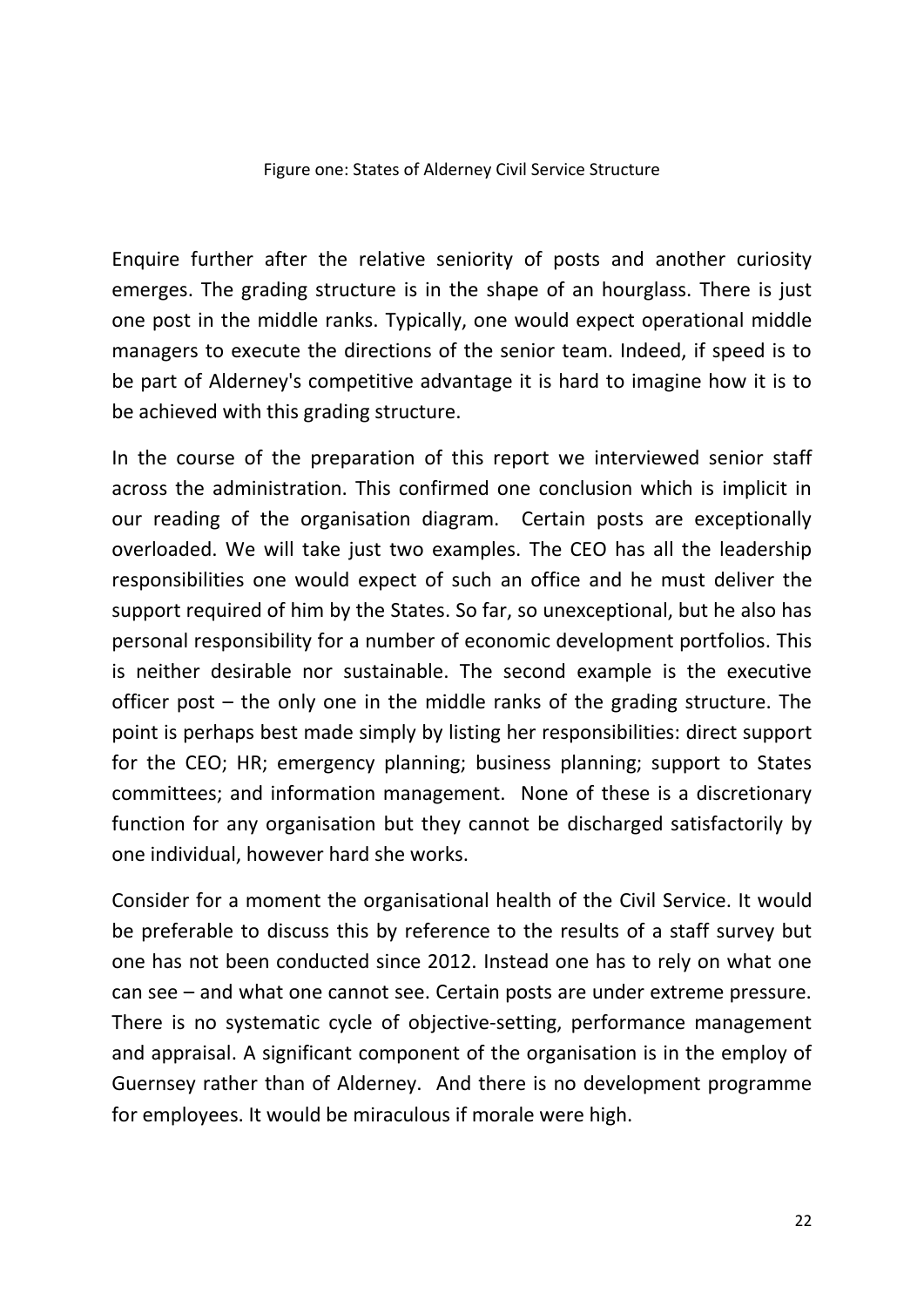## **4.2 New burdens**

Before we draw any conclusions it is worth pausing to consider the additional responsibilities which are heading in the direction of the Civil Service. The reform of the financial relationship with Guernsey will place new pressures on the administration, not least in its support of the States. Brexit will, one way or other, oblige the island to put greater energy into the management of its external affairs. And if some of the economic development projects are to come to fruition they will have to be coaxed into life by more than just one senior director. It would be possible to add to this list but perhaps the point is already made by these examples.

## **4.3 Where now?**

And so, what to do? We will return to this question more directly in our final chapter but certain conclusions may be made here. First, the Civil Service will fall short of its objectives if it is not expanded and restructured. Promoting the idea of greater pressure on the public purse is rarely a popular move but it is simply inconceivable that the island can be administered satisfactorily by just 29 people. The ratios of staff-to-population in Jersey and Guernsey should suggest this conclusion if nothing else does. Any reform should be shaped by three considerations. First, by the need to create and execute a strategy for the island's future. Second, by a resolution of the administration's role in respect of delivery. And if the headcount is not to grow excessively, this suggests that hands-on delivery should be contracted out. That, in turn, makes it essential that the Civil Service becomes expert at procurement. Third, the delivery of change is not something that happens automatically. It demands planning and the application of relevant expertise and funding.

We should also make clear what we are *not* advocating. Alderney's Civil Service should never become a standing army, equipped to respond to each and every eventuality. Rather, it should develop mechanisms to enable it to have easy access to expert advice on topics which do not arise everyday.

This report purposely fights shy of enumerating multiple recommendations but in the case of Civil Service reform we thought it would be a positive contribution to public debate if we set down the design principles which we think should shape the reform of the organisation. These are at Annex A.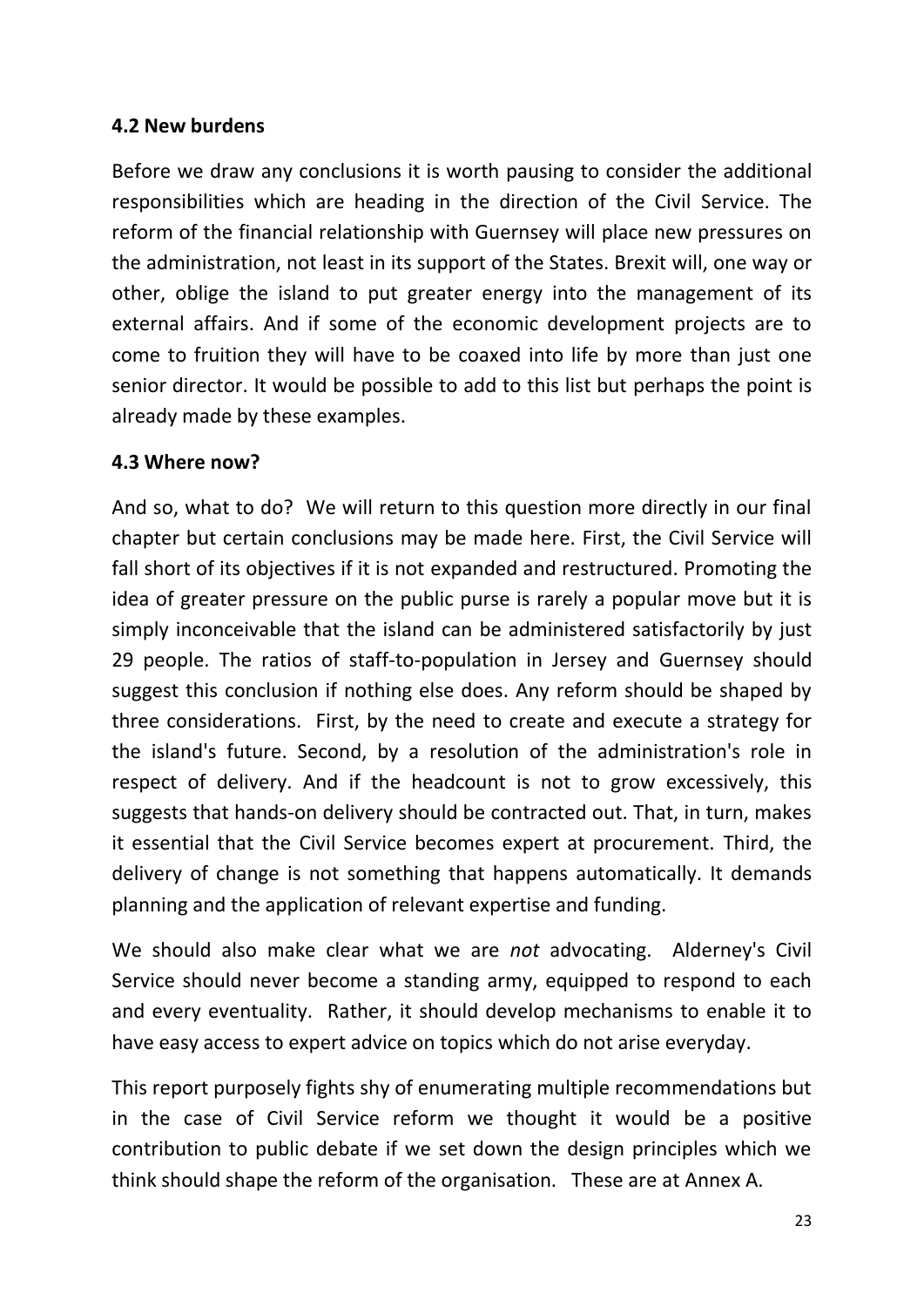Some readers might be tempted to put the reform of the Civil Service to one side, to be considered later, if at all. Our response to this reaction would be direct: to ignore public sector capability is to imperil Alderney's future. In a small island economy, without large employers, the public sector has a critical role to play in fostering prosperity. At present, the Civil Service is hampered from playing this role: it lacks essential skills; it has no capacity at all in certain critical policy areas; and it is ill-equipped to manage its own transformation. It also fails to perform certain functions which would be considered routine in almost any other organisation: internal audit, business-planning, target-setting and performance review, staff development and appraisal. These functions are not nice-to-have optional extras: they are critical to organisational health and performance. That is not a radical view. Indeed, the Home Office in 1996 and Stephen Taylor in 2014 urged the States to remedy these deficits. It is sobering to reflect that progress has been modest, even in the last couple of years when the Civil Service has been led by a reform-minded CEO who has successfully delivered change in other aspects of island life.

Radical reform of the Civil Service is critical to Alderney's success. Incremental change will not be sufficient. And the obstacles to reform, which are evidently formidable, will need to be cleared away.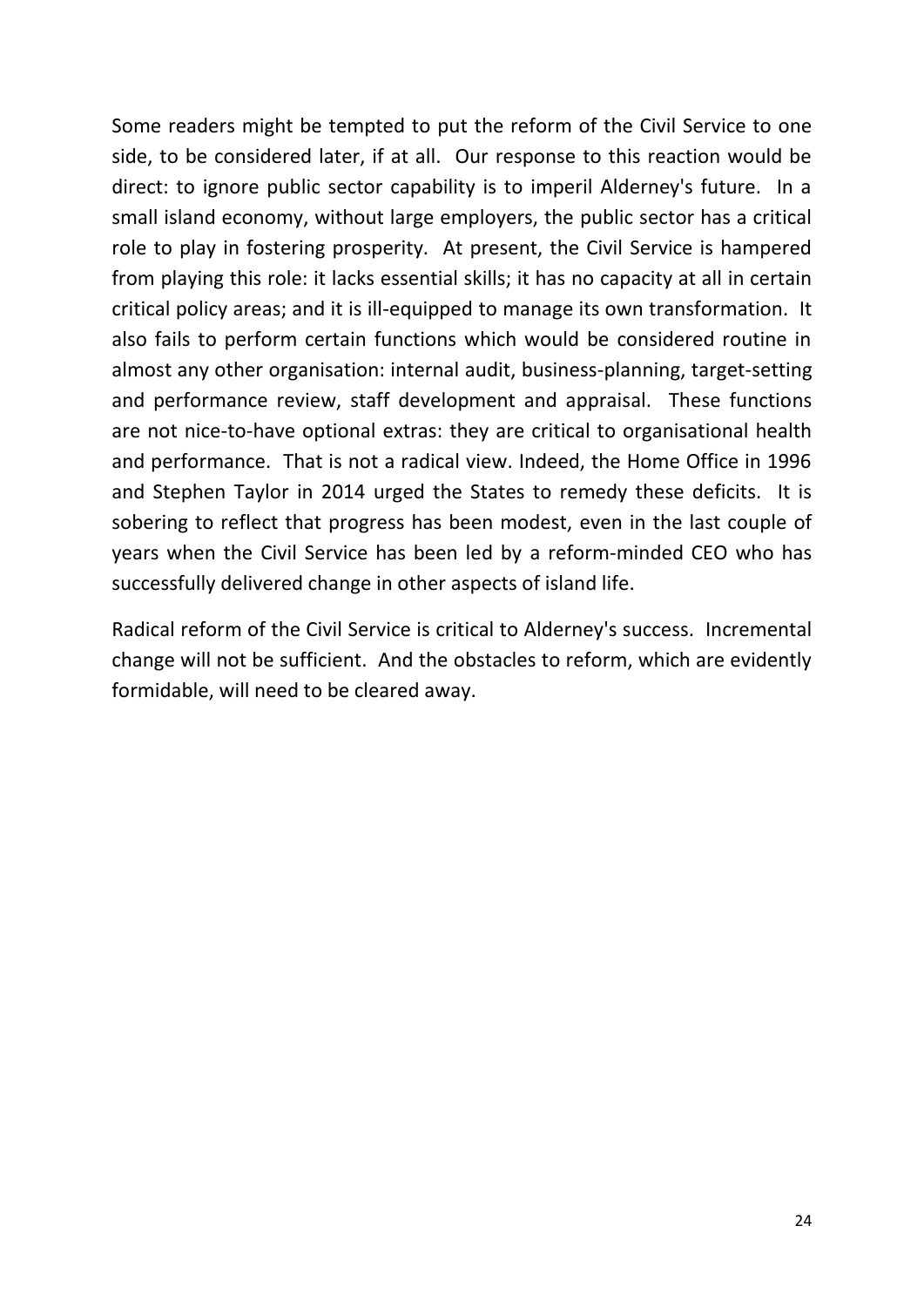## <span id="page-24-0"></span>**5. A WAY FORWARD**

The three preceding chapters have set out a case for radical change to the way in which Alderney is governed and administered. This is not the first time that such a prospectus has been described and that fact alone should give us pause when considering whether to draw up a laundry list of recommendations. It would be tempting to suggest that there is a report-writers' rule: the more recommendations proposed, the less likely the report is to generate action. We will adopt a different approach here.

Drawing on our experience of reform in other jurisdictions, we propose that any attempt to tackle the challenges we have described should observe the following principles:

- i. the fundamental questions concerning elections and the formation performance of the executive should not be answered by 'experts', nor should they be left exclusively to politicians. They should be discussed and debated by the people *and* their representatives. If democratic change is to be successful it has to be rooted in a programme of public engagement. This has to go beyond the conventional process of consultation, drawing citizens into active consideration of the best way forward. A deliberative assembly might be one technique that could achieve this end. A cross-section of the population would gather for a weekend to work through the proposed reforms and to revise them as they see fit. In many jurisdictions, the process would conclude with a popular vote. Experience suggests that if this process of engagement is quick or superficial then it fails;
- ii. borrow solutions from other jurisdictions wherever possible. Some of Alderney's challenges are unique and may require bespoke solutions, but most are not. If others have passed this way earlier, learn from them. It is both simpler and quicker; and
- iii. adopt a phased approach to the resolution of the issues raised here. Considerations of capacity and expertise suggest that Alderney would do well to pace any reform programme over two or more years.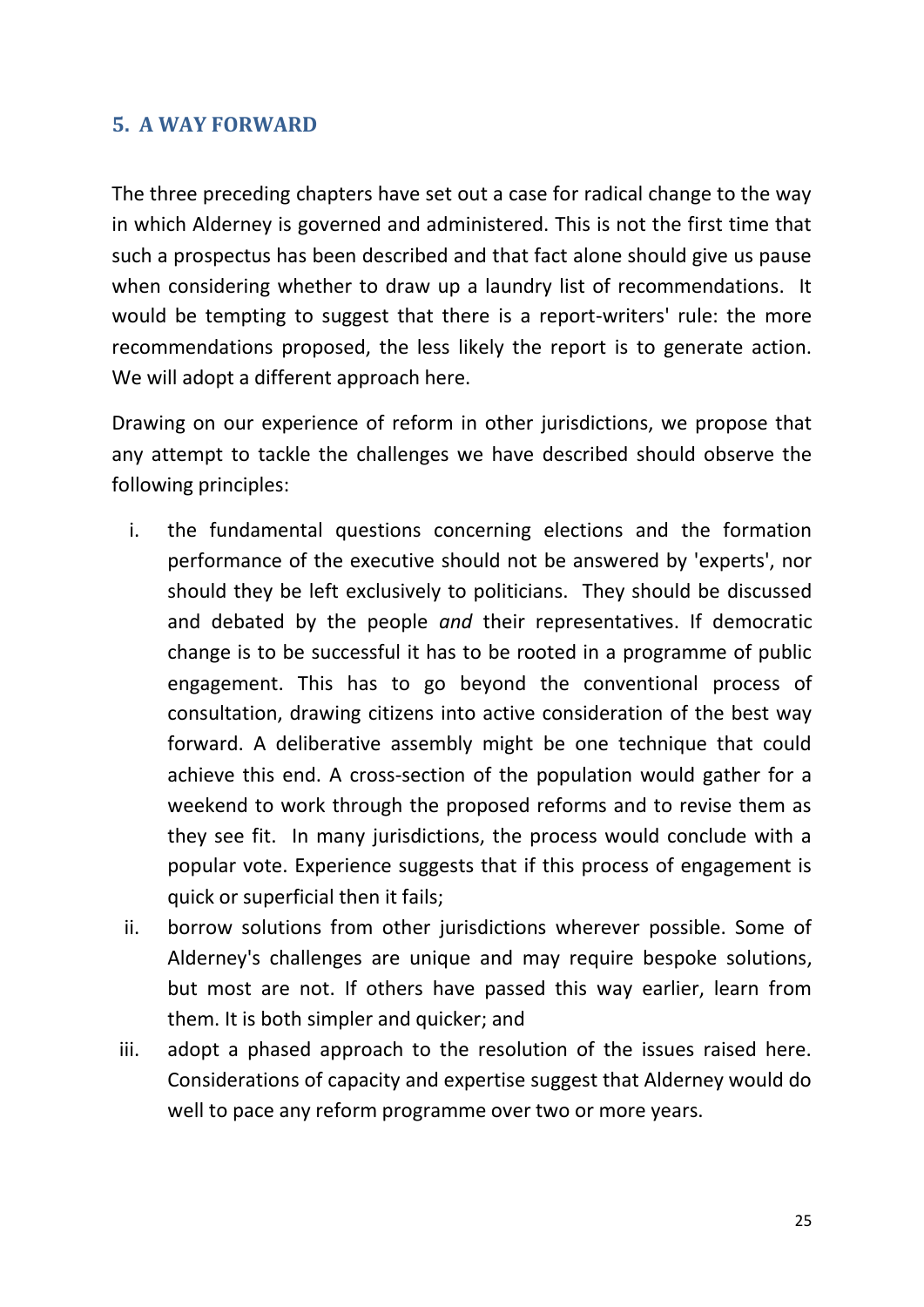It might be objected that this set of principles is all well and good but it falls short of providing Alderney with a detailed route-map to reform. That, of course, is deliberate: it is not for advisers to shape the answers to the questions posed by this report. But it is legitimate for us to sketch out what a reform programme might look like and the sequence it might follow. The following example is illustrative and is offered in the hope that it will stimulate thought and discussion.

In shaping any programme it is essential to begin by determining which are the first order questions and which belong to the second order. In this instance, the primary questions readily identify themselves. They are ones surrounding elections, the formation of the executive and its performance. In accordance with our first principle, they demand intensive public engagement. If that process were to begin this autumn, resolution might be expected by the end of 2017. Of the remaining issues, one has to ask which are enablers which need to be tackled now so as to clear the way for the fundamental reforms to follow. An early start on the programme will also make it come alive, demonstrating its benefits and building up momentum for the challenges ahead. That then leaves a residue of issues which are either inherently complex - and so need to be considered in longer time - or ones which are simply not enablers and so can afford to wait until later in the programme.

Figure Two below sifts through the issues raised in the course of this report and suggests a possible sequence. We assume here that the issues in the first and third phases will be tackled by the States in the conventional manner, leaving intensive public engagement for the second phase.

## **5.1 Costing the reforms**

The process of changing political institutions has changed radically in the last thirty years or so. Look, for example, at the attempt to devolve power to Scotland in the 1970s. These were operations planned and led from Whitehall and Westminster. Turn forward to the second attempt in 1997-98 and things were very different. The way had been prepared by a Constitutional Convention, which drew in most strands of political opinion and many elements of civic society. The new Labour Government was soon able to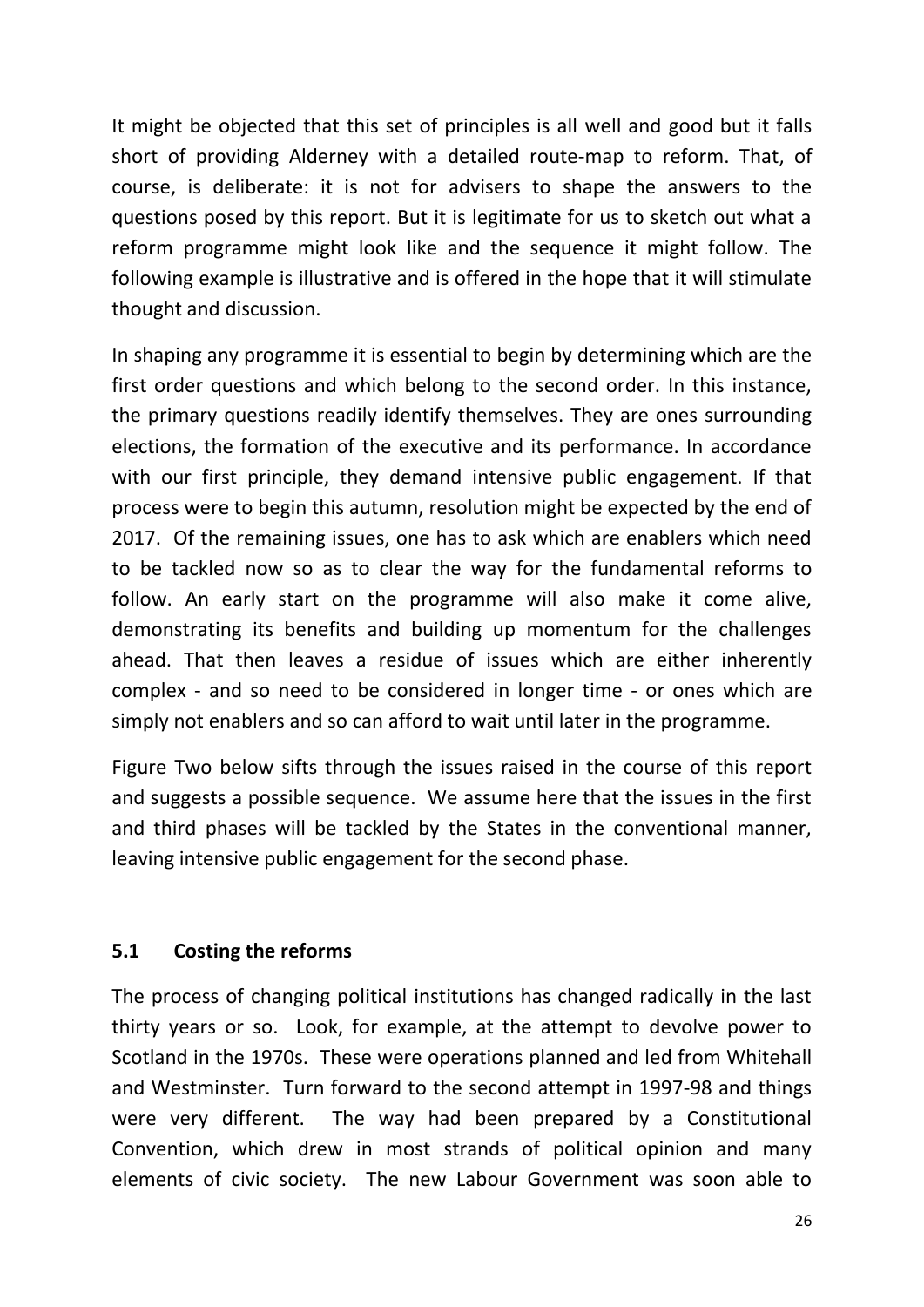translate this prior work into a white paper and ultimately it put the proposals to a popular vote in a referendum. This commitment to engaging the public in shaping the reform can be seen in other jurisdictions. A technique which has been used in Canadian provinces considering new electoral systems has been the deliberative assembly. Typically, a cross-section of citizens assemble for a weekend or two to debate or refine reform proposals. The events themselves are commonly streamed live and participation for others is made possible through interactive web sites. The process itself is becoming codified; there is a recognised expertise in designing assemblies and there is a strong emphasis on the preparation of learning materials to boost popular understanding of the reform options.

Alderney may, or may not, opt to have a deliberative assembly and a final referendum on the final proposals. But for the purpose of illustrating the cost of the *process* of reform, we will assume this course is chosen. Costs are likely to be of the order of £71,000 (excluding the core programme team needed to manage an extensive programme of constitutional reform).

What of the costs of the reforms themselves? Our preliminary design work allows us to put a figure on the phase one projects and on the cost of the team. But the heavy lifting in this reform programme would come in 2017, with the reform of political institutions and of the Civil Service. The associated price tag will, of course, depend on which reform options are chosen.

We will, of course, put our costing information into the public domain. But when we do so, we make one plea. Seen in isolation, the figures might seem daunting. Our plea is that you consider the costs of *not* embracing reform. This report has demonstrated that those costs would be potentially ruinous for Alderney's future.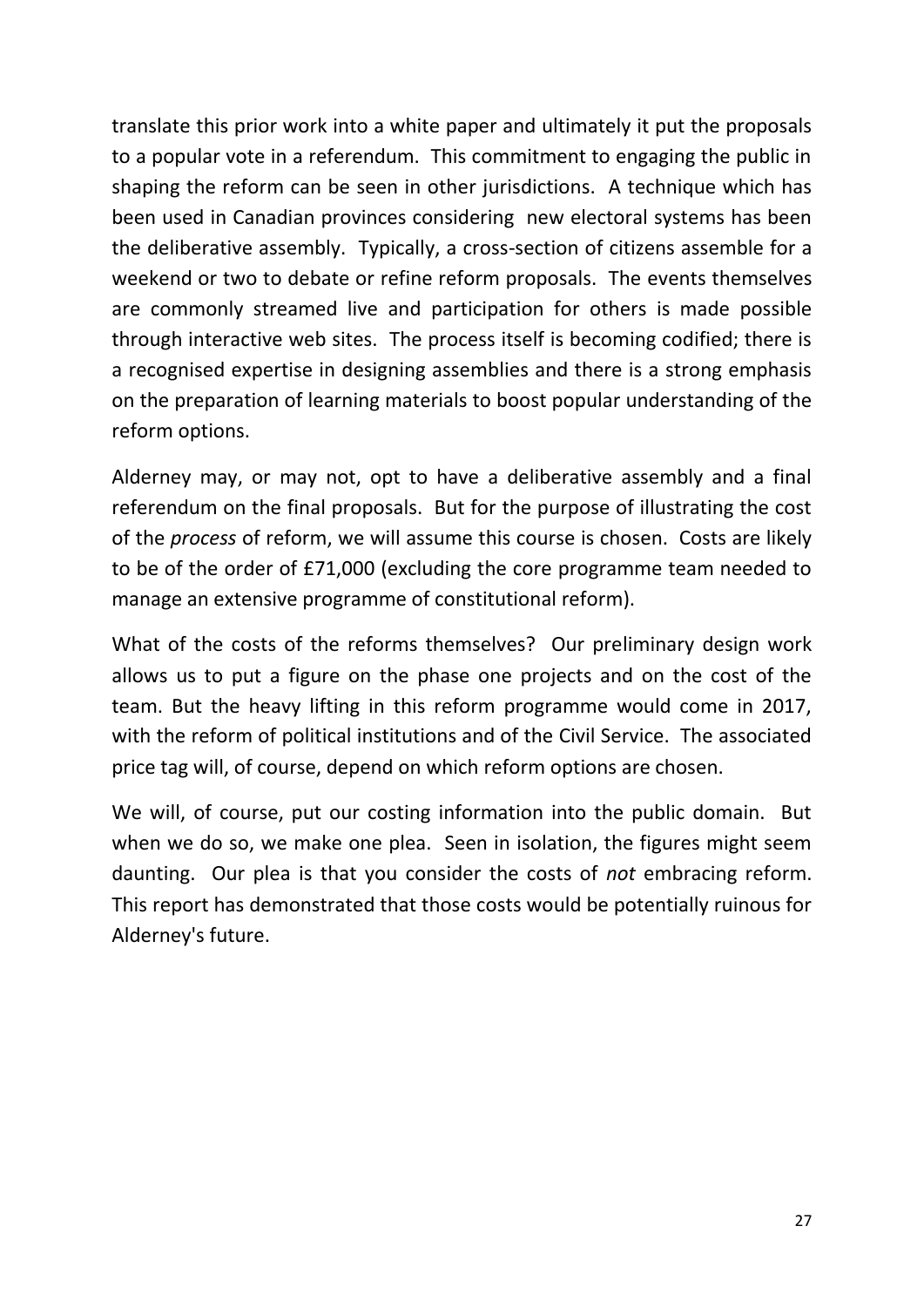## **Figure Two: Phasing reform**

| Phase one: 2016                 | Phase two: 2017                 | Phase three: 2018            |
|---------------------------------|---------------------------------|------------------------------|
| 1.<br>Transparency:<br>a        | 1. Fundamental reform           | 1. Review of the role of     |
| pragmatic programme of          | of elections, formation $&$ $ $ | <b>Members in the States</b> |
| reforms to allow the            | of<br>performance<br>the        | of Deliberation              |
| citizen to see more of          | executive.                      |                              |
| politicians<br>how<br>and       |                                 |                              |
| officials work.                 |                                 |                              |
| Code of Conduct:<br>2.          | 2. In the light of $(1)$ , a    | In the light of $(1)$<br>2.  |
| review of the sanctions         | reappraisal of the role         | above, a review of the       |
| available; and possible         | of Members, a definition        | recall mechanism<br>for      |
| establishment of a new          | of that role and a review       | Members in the States        |
| enforcement mechanism           | of their remuneration           | of Deliberation              |
| <b>Standards</b><br>(a          | and expenses.                   |                              |
| Commissioner, with a            |                                 |                              |
| jurisdiction which might        |                                 |                              |
| take in other aspects of        |                                 |                              |
| public life)                    |                                 |                              |
| Reform of<br>3.<br><b>Civil</b> |                                 | 3. In the final phase of     |
| Service to provide it with      |                                 | the reforms, a review of     |
| the<br>capacity<br>and          |                                 | senior<br>all<br>posts<br>to |
| capability needed<br>to to      |                                 | they<br>ensure<br>are<br>not |
| meet Alderney's future          |                                 | encumbered by inherent       |
| challenges                      |                                 | conflicts of interest.       |
| 4. Induction<br>for<br>new      |                                 |                              |
| <b>Members</b><br>and           |                                 |                              |
| consolidation of learning       |                                 |                              |
| for existing members.           |                                 |                              |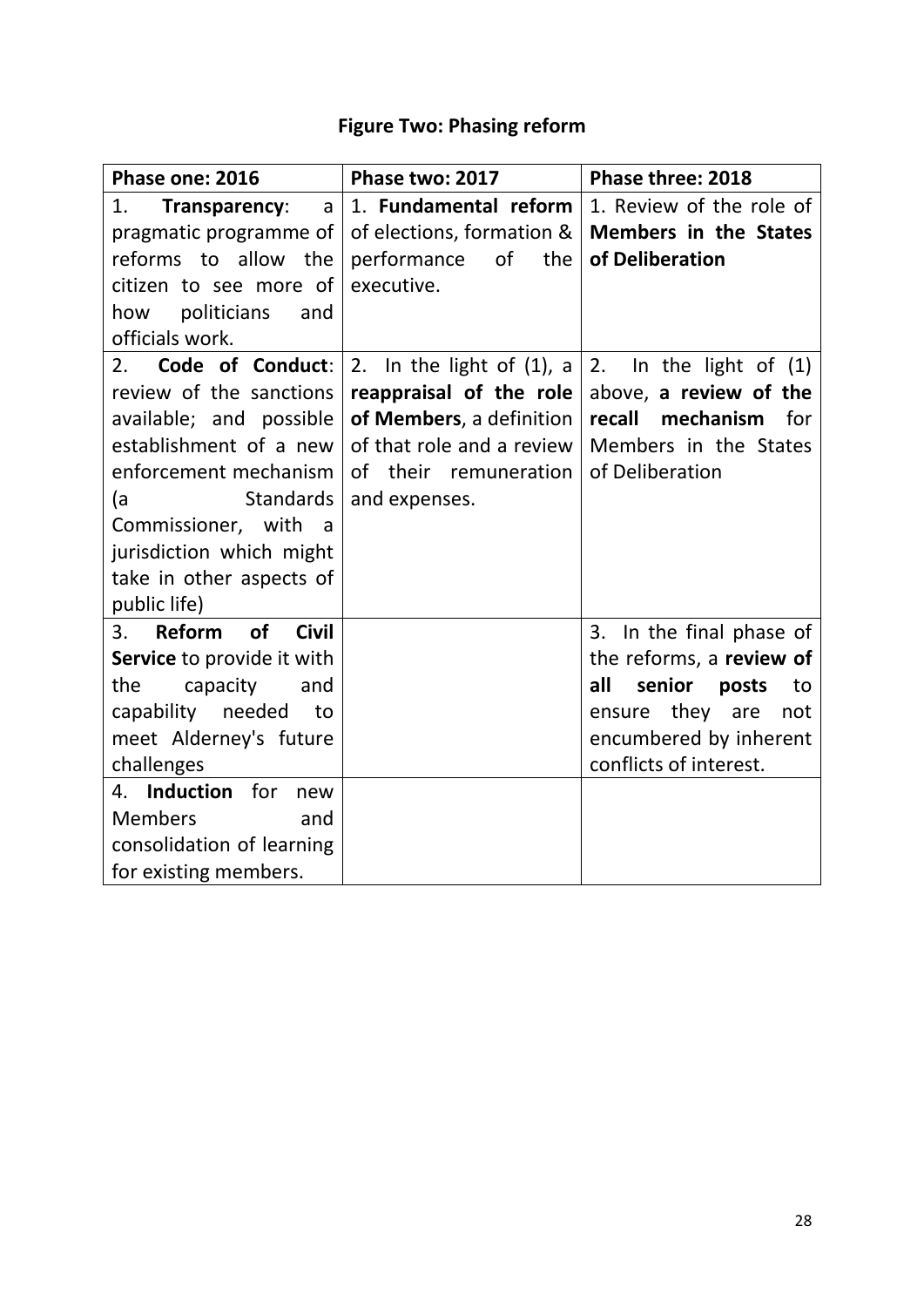## <span id="page-28-0"></span>**6. CONCLUSION: IT'S TIME**

We made clear in Chapter 1 that this report is not intended as an academic treatise. Rather, it is intended to help Alderney run its affairs in a manner which makes it more likely that it will prosper in future.

Before we summarise the proposition put forward here, we need to consider the 'do nothing' option. Our view on its merits will already be clear, but let us spell out the implications of rejecting reform. Of course, the argument would not be advanced like that. Instead, it would sound more like this: 'constitutional change is all well and good, but it is something for the anoraks. What we need to do is to focus on fixing Aurigny/dealing with the FABlink [insert controversy of the day, as appropriate]'. There is a superficial temptation to that argument, but let us be clear: it *is* superficial. Alderney has already deferred change too long, increasing the risk that the weaknesses in its political and administrative systems will manifest themselves as failures in public services or in policy initiatives. Constitutional reform is not an alternative to tackling today's political crisis: it is a way of ensuring that future crises are less likely and that, where they still occur, they can be managed more successfully.

One final word on this theme. Anthony King and Ivor Crewe recently conducted a survey of the more embarrassing howlers committed by the British Government in the last 20 years or so: everything from the poll tax to the Child Support Agency. Their conclusion is that a certain measure of responsibility unquestionably attaches to individuals, whether politicians or officials. But their errors took place within the context of a governmental and administrative system which was fundamentally flawed. For policy failure, read system failure.

Let us then be clear about the contribution we hope we have made and what we suggest should happen next. This summary stands in place of the long list of recommendations which customarily conclude papers advocating reform. We hope that this short paper: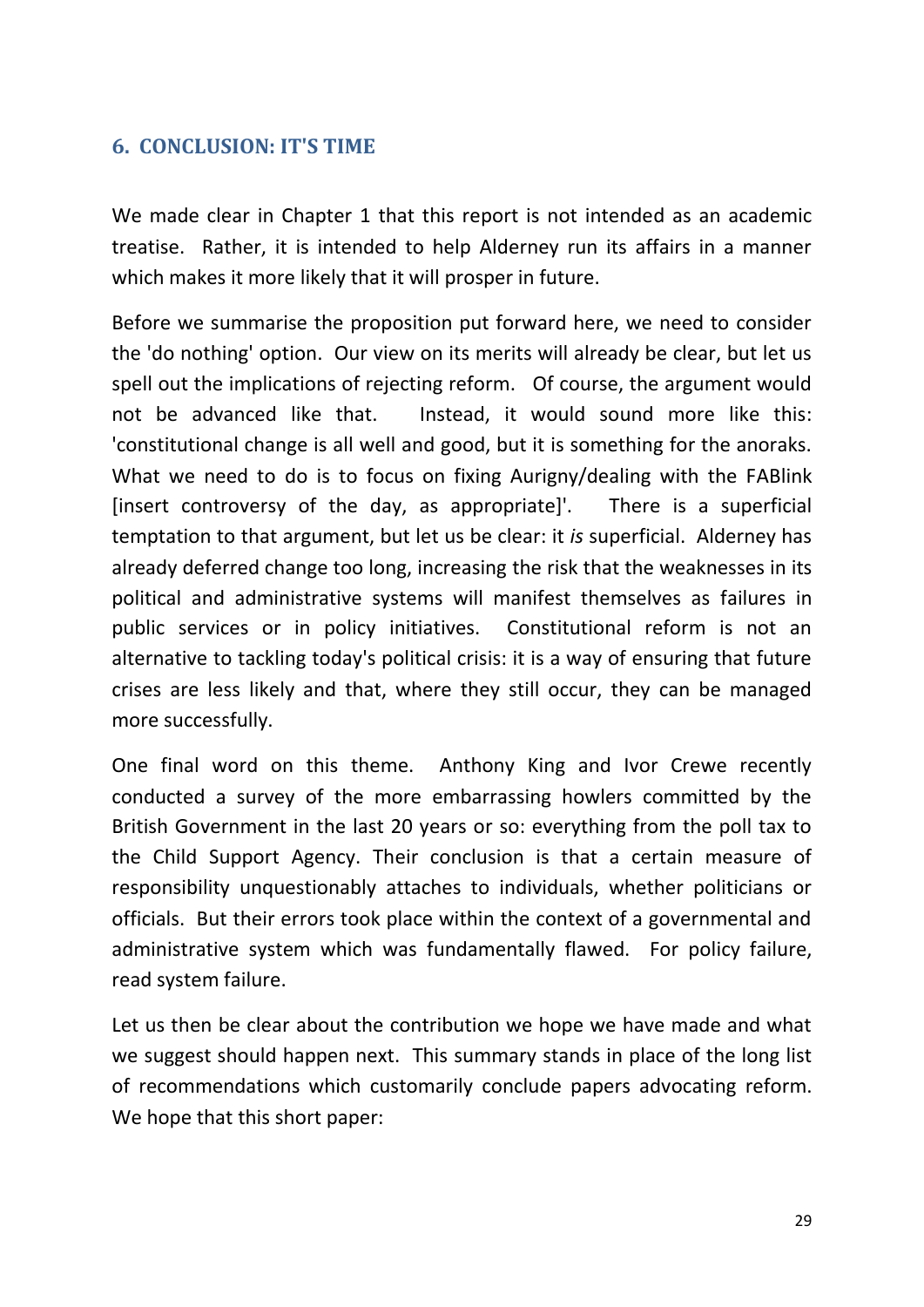- provides a persuasive analysis of the way Alderney is run and dispels misconceptions about its status;
- sets out the case for change in the way Alderney is governed and administered;
- explains that reform is now urgent, not least because so many earlier opportunities have been missed;
- identifies aspects of the present system which are particularly in need of reform;
- suggests three principles to guide the reforms;
- defines the design principles which might inform the reform of the Civil Service;
- proposes an order of play a phasing for the modernisation of Alderney's government and administration; and
- calls for Alderney to move swiftly to define its response to Brexit and encourages it to clarify its relationship with Guernsey.

What exactly do we suggest happens next? In the first instance, we hope the people of Alderney and their representatives will discuss the analysis and argument advanced here. We want to stimulate debate. And, more than that, we hope that that debates leads to early and far-reaching reform. Alderney deserves nothing less.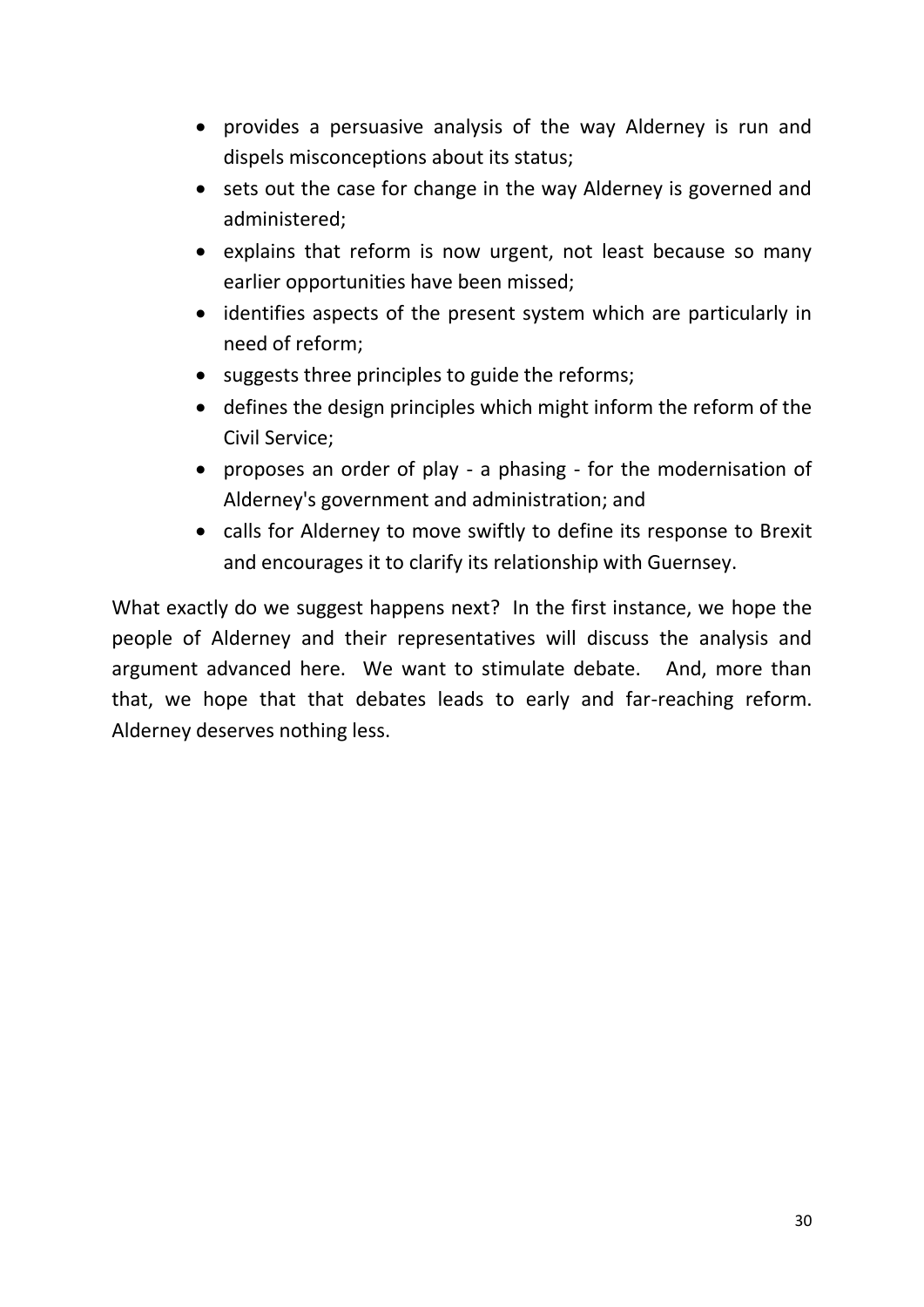## <span id="page-30-0"></span>**ANNEX ONE: DESIGN PRINCIPLES FOR A REFORMED CIVIL SERVICE**

It would be tempting to suggest that reform of the Civil Service should begin with a clean sheet of paper. But this report deals in the art of the possible and so the principles set out here develop what is already in place; they do not imagine that it has somehow been swept aside.

One other preliminary point. The principles described here are not offered as a pick-and-mix list. They represent a package. Of course reform should be phased, but we should not pretend that it can be approached like a dyspeptic luncher faced with a daunting buffet.

Any reform plan should observe the following principles:

- i. Postholders should be identified to take the lead on: the development of strategy; the creation of business plans and performance measures; the monitoring of progress; external affairs; economic and fiscal policy; and corporate affairs;
- ii. The postholders identified in (i) should have the time to discharge these responsibilities and the support they might reasonable expect to make a success of their role;
- iii. Senior staff should be able to call on support staff so that the transition from decision into action is smooth and swift; and the CEO should be more effectively 'screened' from the day's transient business, so he is free to focus on leading the organisation, supporting the States and (prospectively) executing the island's strategy;
- iv. Corporate functions internal audit, human resources, information management and the like - do not magically run themselves. They need management direction and dedicated resource;
- v. It should be impossible for any member of the senior team to meet his/her annual objectives without collaborating with colleagues. This inter-dependence is the most effective antidote to silo-working;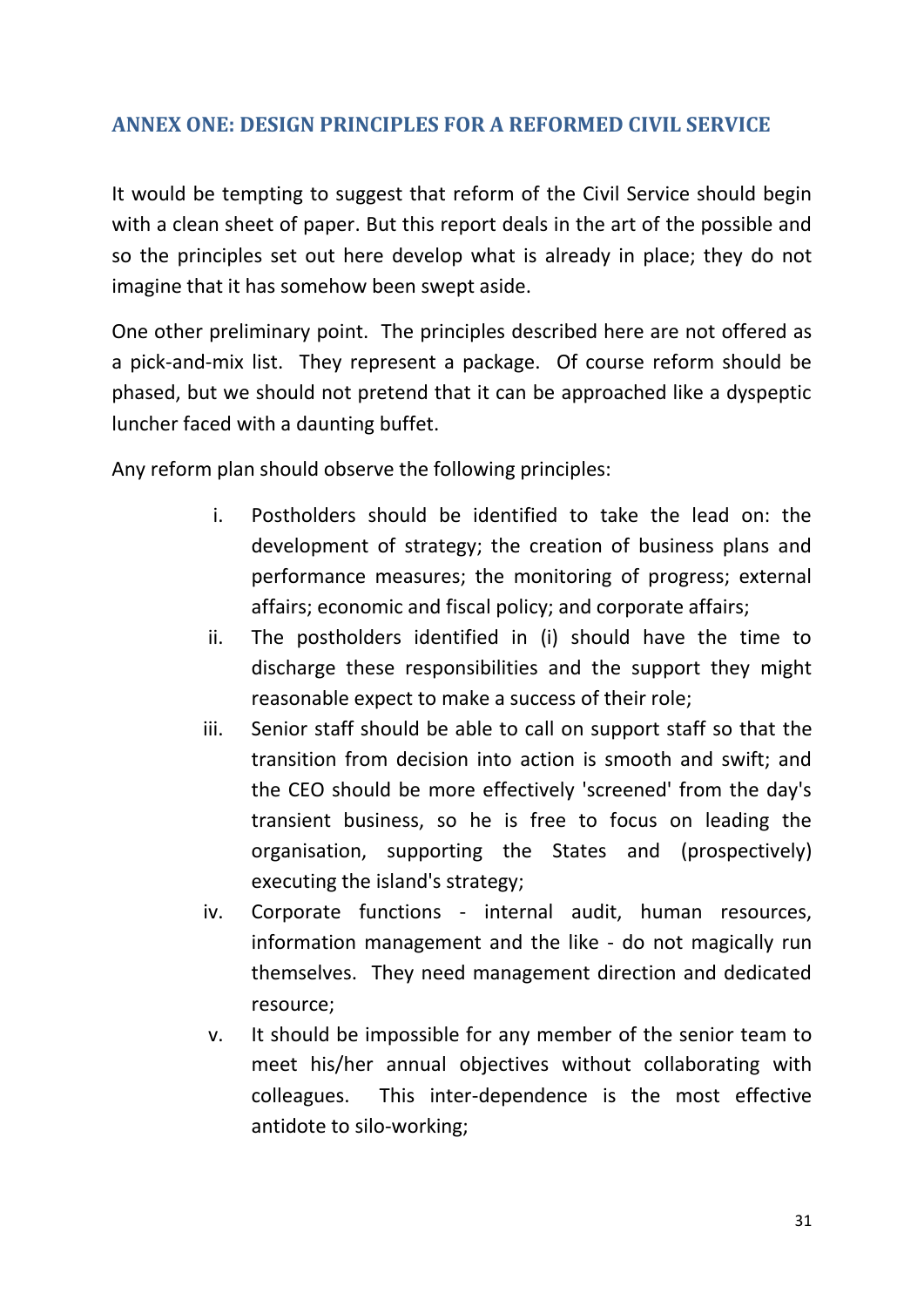- vi. The new structure should be underpinned by a properly embedded system of performance management and butressed by investment in the development of the civil servants on whom the island depends;
- vii. The Civil Service should arrive at a clear and readily understood relationship with Alderney's arms-length-bodies. The owner of the relationship should be charged with ensuring that the taxpayer gets value for money from these agencies; and
- viii. reform must be planned, phased and resourced if it is to succeed. Change management is an essential discipline, not an optional extra. If the reforms are to come about, they must be led and informed by an official with relevant expertise.